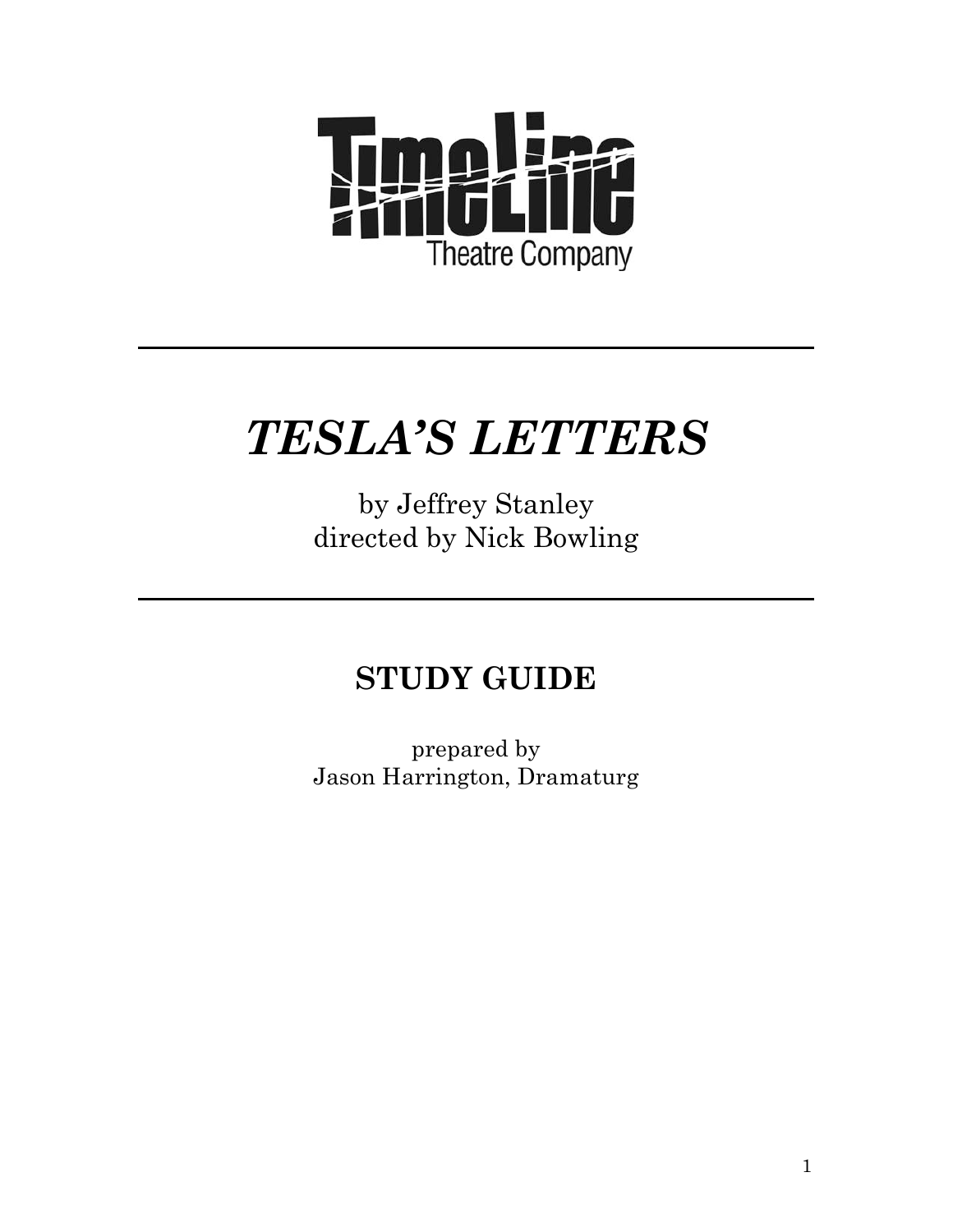# **Table of Contents**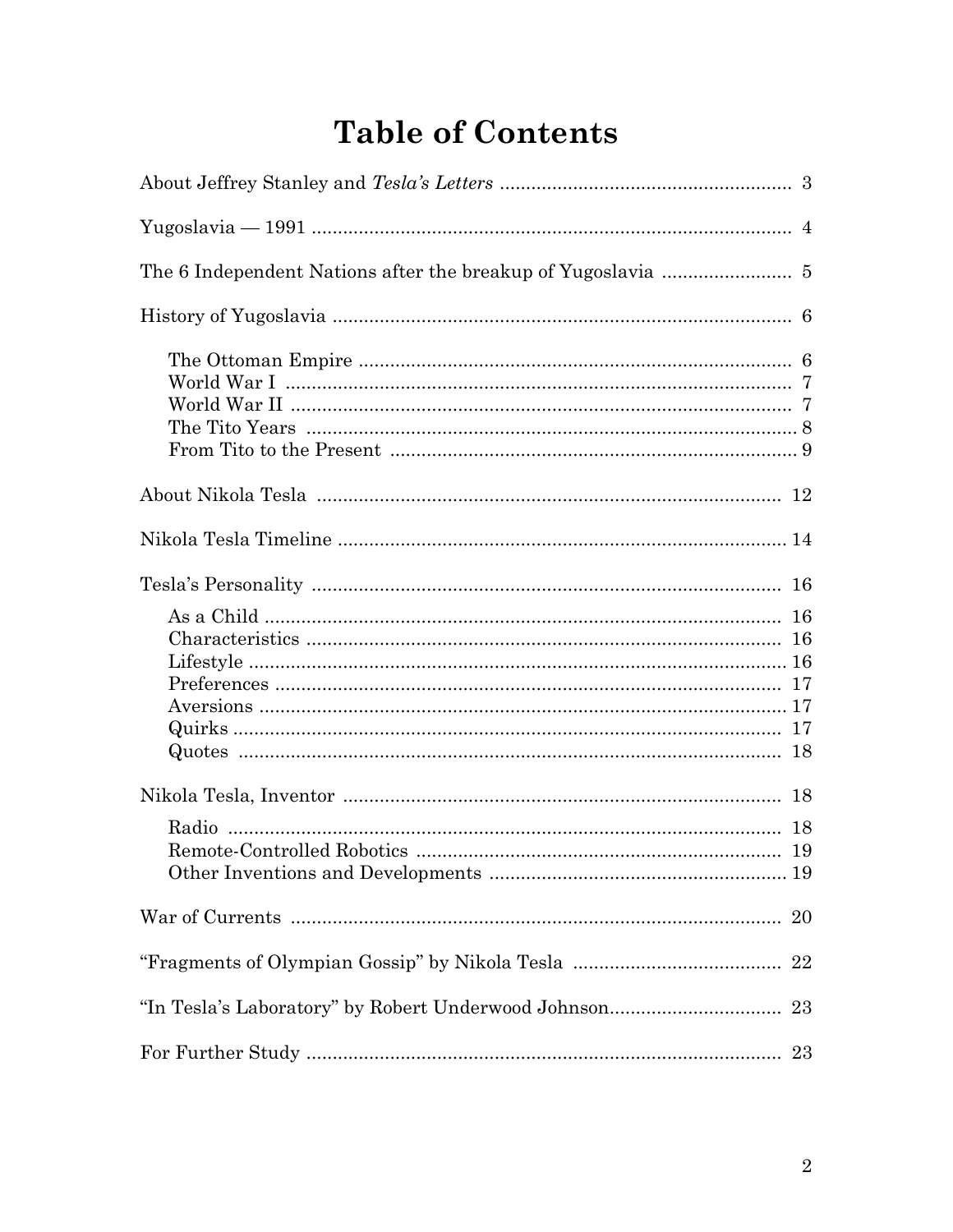# **About Jeffrey Stanley and** *Tesla's Letters*

Jeffrey Stanley's semi-autobiographical war-time drama *Tesla's Letters* premiered to rave reviews in New York in 1999 at The Ensemble Studio Theatre.

The script was published in 2000 by Samuel French, which named the play one of the 10 best dramas of 1999. The play received its European premiere at the Edinburgh Fringe Festival in Scotland, United Kingdom, in August 2000, and its regional premiere at the Mill Mountain Theatre in Roanoke, VA, in January 2001. It has been produced by numerous theaters and read in college and high-school classrooms around the world.

Based on Stanley's experiences in Belgrade, where he traveled in 1997 to research the life of Serbian inventor Nikola Tesla, the play follows an American grad student who finds herself reluctantly drawn into the ethnic rivalries that caused the breakup of Yugoslavia in the 1990's.

Stanley's other plays include *Medicine, Man*, commissioned by the Mill Mountain Theatre; *Fishing with Tony and Joe*, commissioned by The Ensemble Studio Theatre; and *The Golden Horseshoe: A Lecture on Tragedy*, an autobiographical comedy that Stanley directed and in which he also performed.

He has been hired to write screenplays for several independent companies. He has been a guest writer in *The New York Times* and *Time Out New York*, and he was a senior advisor for *The End That Does* (Equinox Books, 2006), produced by Boston University's Center for Millennial Studies.

Stanley is also a theater director, with credits that include a New York revival of Sam Shepard's political comedy *The God of Hell*. He has been a resident of the artists' colony Yaddo in Saratoga Springs, NY and a Copeland Fellow at Amherst College in MA.

His screenwriting awards include the Alfred P. Sloan Foundation Screenplay Award, the New York Picture Company Award for Best Dramatic Screenplay, the Tennessee National Screenwriting Competition, and the Laurel Entertainment Award for Screenwriting Excellence. His award-winning short film *Lady in a Box*, starring Sarita Choudhury, marked his filmdirecting debut.

Stanley holds a master of fine arts degree from the dramatic writing program at New York University's Tisch School of the Arts, where he studied under playwright David Ives. He also received his bachelor of fine arts degree from Tisch, in film and television production with a minor in cultural anthropology.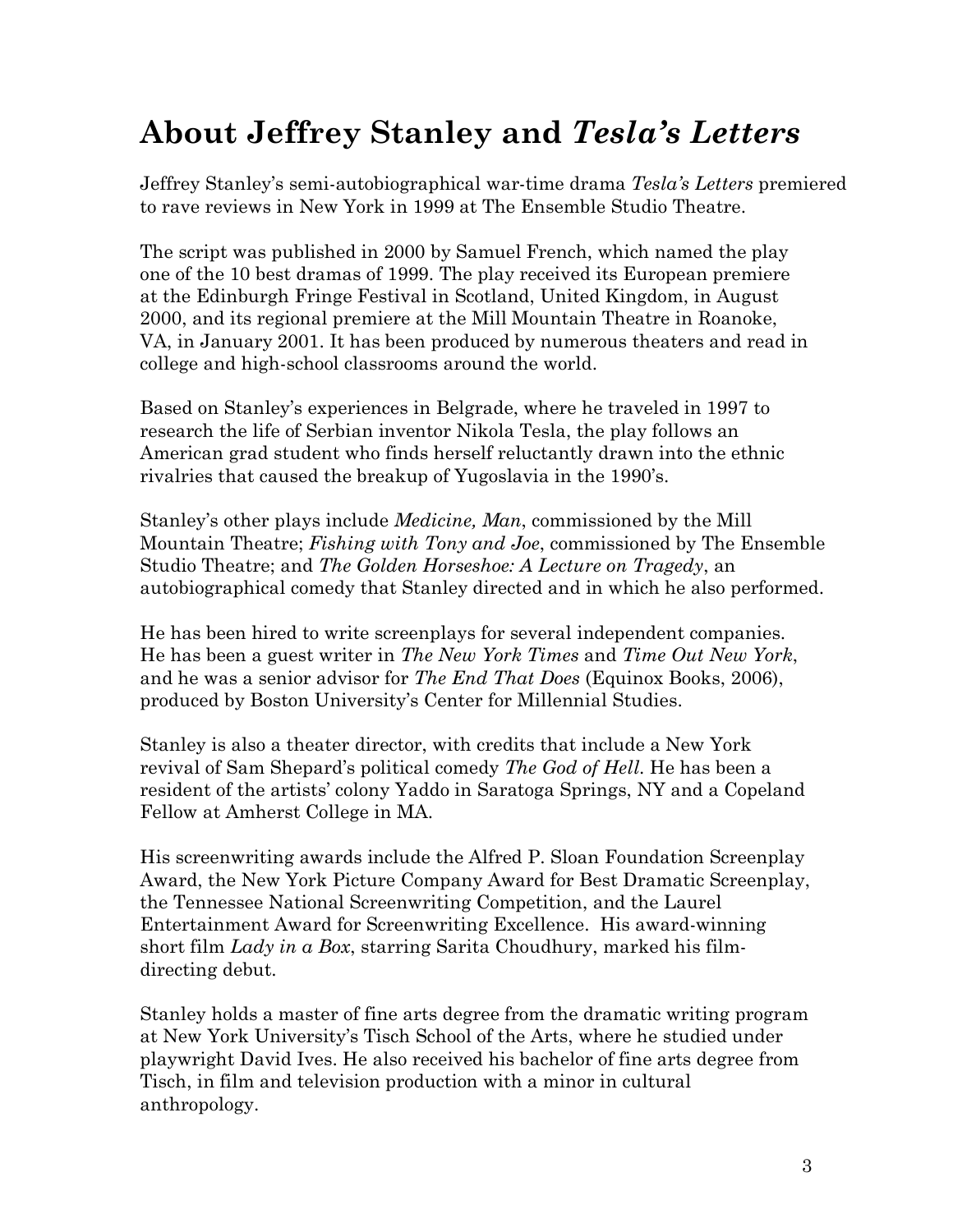Stanley has taught at NYU, the Imaginary Academy summer film workshop in Istria, Croatia, sponsored by the Soros Foundation, and mediabistro.com, an online community that offers job postings and classes for those in the magazine, television, film, radio, or publishing industry.

### **Yugoslavia — 1991**

#### **Population per republic:**

Serbia — 9,800,000

Croatia — 4,800,000

Bosnia — 4,400,000

Macedonia — 2,000,000

Slovenia — 1,700,000

Montenegro — 584,000

#### **Percentages of total Yugoslav population:**

Serbs — 36%

 $C$ roots  $-20%$ 

Muslim Slavs — 10%

Albanians —9%

Slovenes — 8%

Macedonian Slavs — 6%

"Yugoslavs" (people who declined to declare themselves members of any specific ethnic group)  $-3\%$ 

Montenegrins — 2%

Hungarians  $-2\%$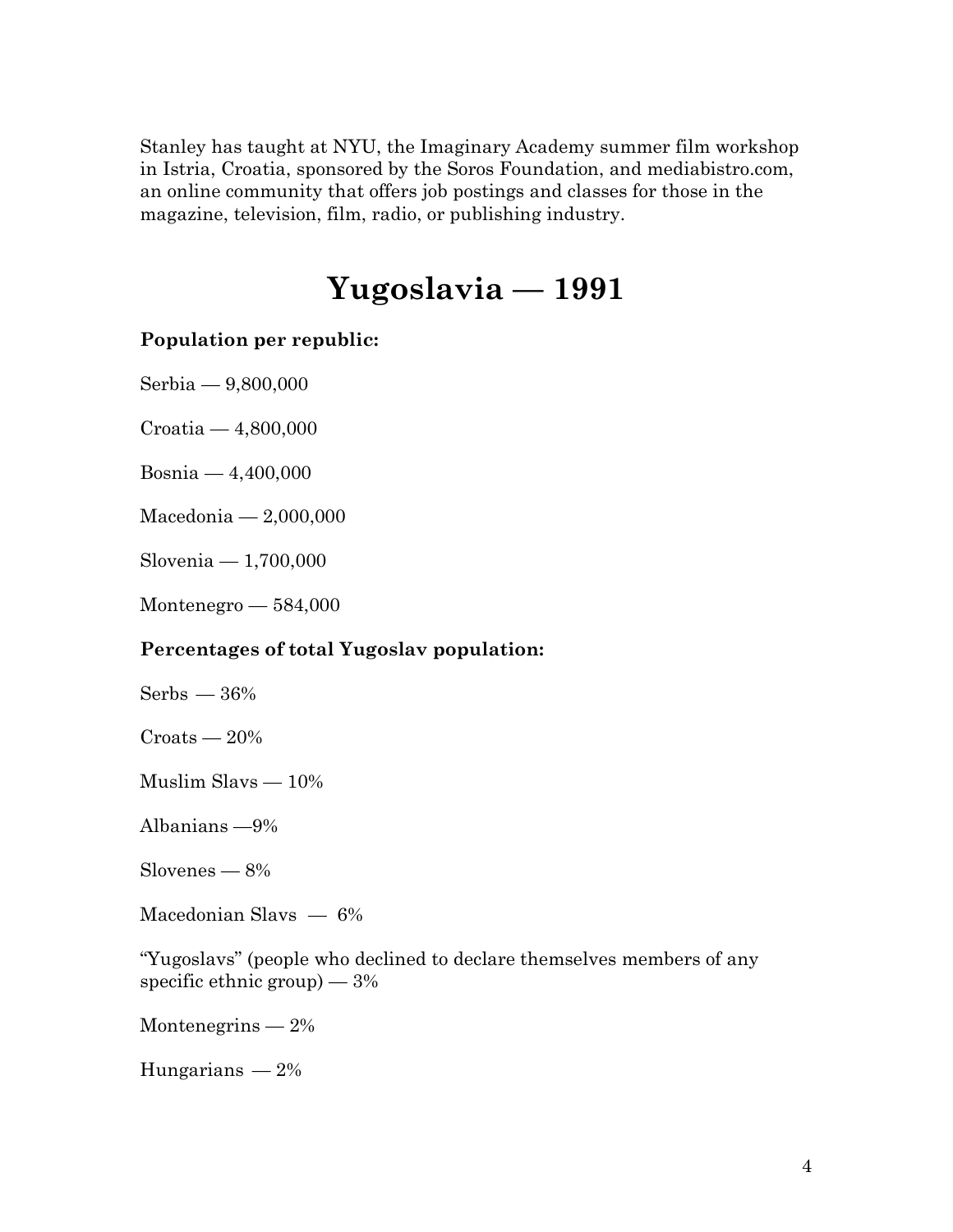# **The 6 Independent Nations after the break-up of Yugoslavia**

#### **CROATIA**

**Independence:** June 25, 1991 **Capitol:** Zagreb **Population:** 4,493,312 (July 2007 est.) **Religions:** Roman Catholic 87.8%, Orthodox 4.4%, other Christian 0.4%, Muslim 1.3%, other and unspecified 0.9%, none 5.2% (2001 census) **Size:** Slightly smaller than West Virginia

#### **SLOVENIA**

**Independence:** June 25, 1991 **Capitol:** Ljubljana **Population:** 2,009,245 (July 2007 est.) **Religions:** Catholic 57.8%, Muslim 2.4%, Orthodox 2.3%, other Christian 0.9%, unaffiliated 3.5%, other or unspecified 23%, none 10.1% (2002 census) **Size:** Slightly smaller than New Jersey

#### **MACEDONIA**

**Independence from Yugoslavia:** September 8, 1991 **Capitol:** Skopje **Population:** 2,055,915 (July 2007 est.) **Religions:** Macedonian Orthodox 64.7%, Muslim 33.3%, other Christian 0.37%, other and unspecified 1.63% (2002 census) **Size:** Slightly larger than Vermont

#### **BOSNIA AND HERZEGOVINA**

**Independence from Yugoslavia:** March 3, 1992 **Capitol:** Sarajevo **Population:** 4,552,198 (July 2007 est.) **Religions:** Muslim 40%, Orthodox 31%, Roman Catholic 15%, other 14% (2002 census) **Size:** Slightly smaller than West Virginia

**MONTENEGRO Independence from Yugoslavia**: June 3, 2006 **Capitol:** Podgorica **Population:** 684,736 (July 2007 est.) **Religions:** Orthodox, Muslim, Roman Catholic (breakdown unavailable) **Size:** Slightly smaller than Connecticut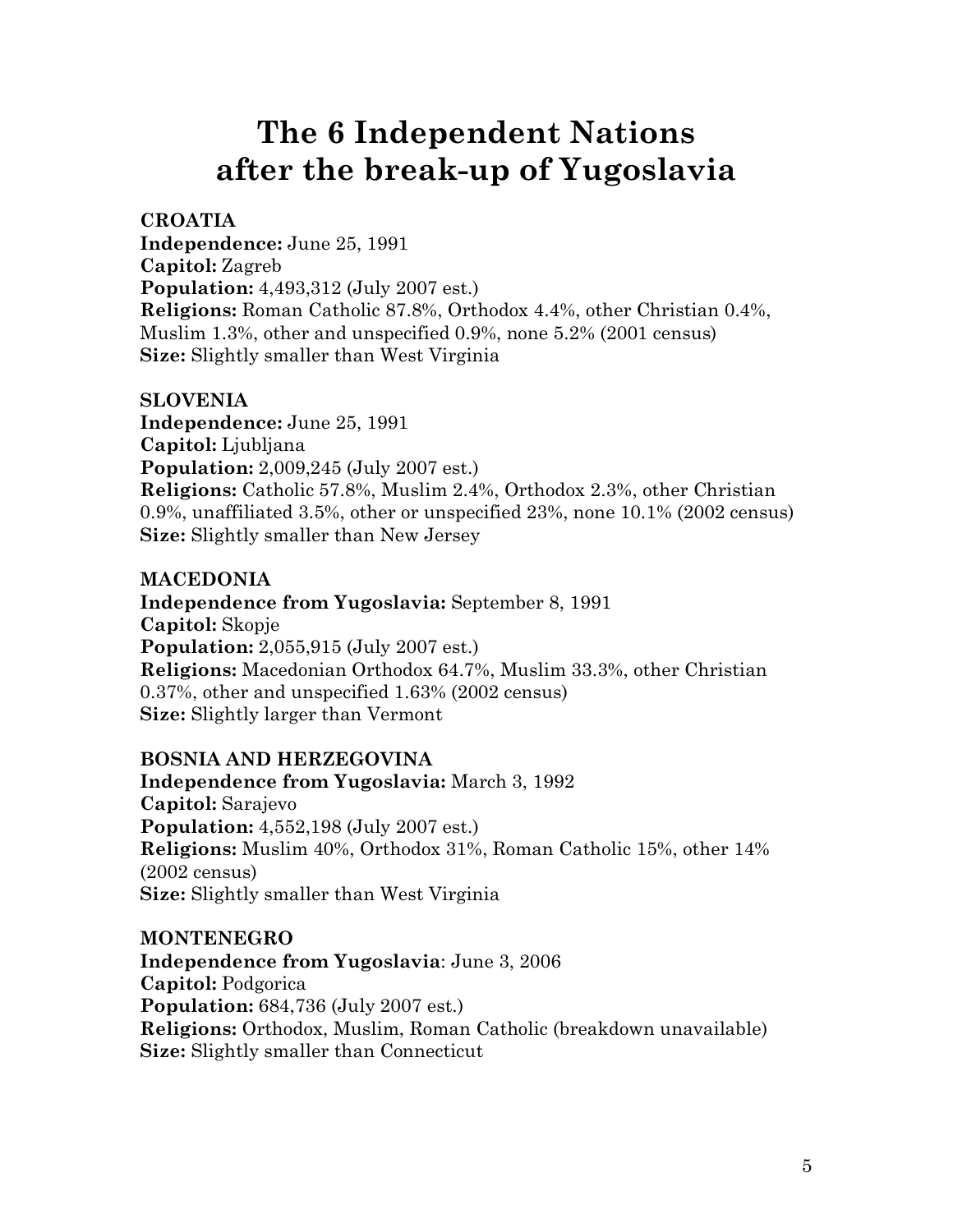**SERBIA Independence from Yugoslavia:** June 5, 2006 **Capitol:** Belgrade **Population:** 10,150,265 (July 2007 est.) **Religions:** Serbian Orthodox 85%, Catholic 5.5%, Protestant 1.1%, Muslim 3.2%, unspecified 2.6%, other, unknown or atheist 2.6% (2002 census) **Size:** Slightly larger than South Carolina

# **History of Yugoslavia**

#### **The Ottoman Empire**

The Turkish Ottoman Empire seized areas of the Balkan Peninsula during the 15th Century. The Turks had been conquering parts of Europe since 1354, and after much turmoil, they gained control of Serbia in 1459 and held it for the next four centuries. Under the sultanate, many Serbs left their homelands of Kosovo and Serbia to move to other areas in the Balkan Peninsula, including parts of Croatia.

Serbia began retaining its autonomy with uprisings in 1804 and 1815.

The first uprising was led by a Serbian trader named Dorde Petrovic (also know as Karadzordze or "Black George") who, with Russian support, helped the Serbs fight against the Turks. But after Russia was threatened by a Napoleonic invasion, Serbia was left vulnerable. By 1813 Karadzordze and his followers were forced to retreat.

The second was led by Milos Obrenovic. This time, again with the support of Russia, the Serbs drove the Turks out of much of Serbia.

As a result of the uprisings and subsequent wars against the Ottoman Empire, the Kingdom of Serbia was proclaimed in 1882.

Much of the time after the departure of the Turks was marked with dynastic rivalry between the Karadzordzevic and Obrenovic families.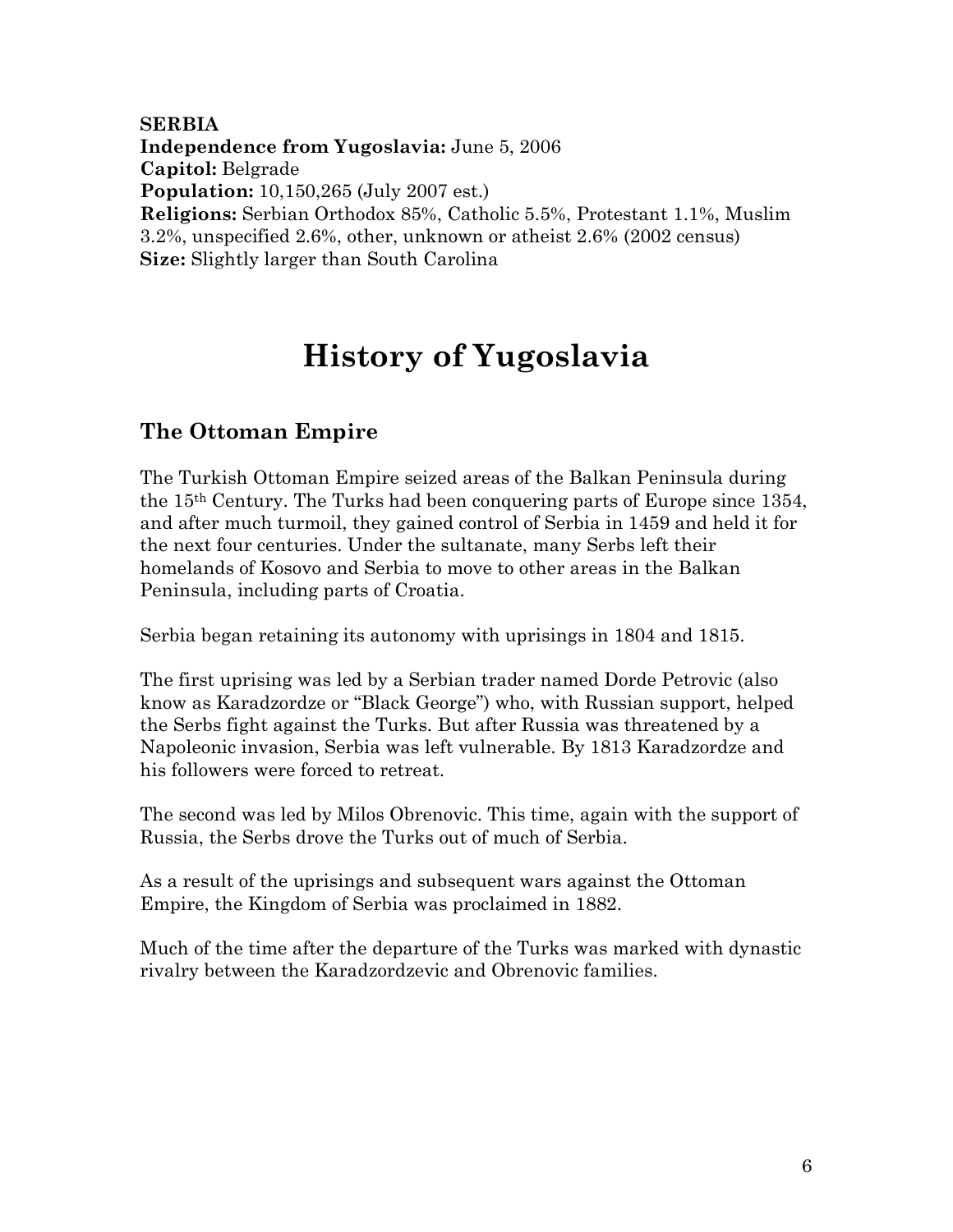### **World War I**

In 1908, the Austrian-Hungarian Empire annexed Bosnia, and Serbia set out to attain Bosnia, where many Serbians lived. This led to the Balkan Wars of 1912-13. Russia, who had pledged continued support of Serbia, began to mobilize troops, which caused Germany, allied with Austria-Hungary, to threaten war on Russia.

In 1914, Gavrilo Princip, a Bosnian Serb, assassinated Austrian Archduke Franz Ferdinand during a visit to Sarajevo, the Bosnian capital. This act is considered one of the main reasons for the outbreak of World War I.

Soon after the war began, the Austrian-Hungarian Empire occupied Serbia. In 1918, thanks to a successful Allied offensive, the empire collapsed, and the Serbian territories were liberated. The Kingdom of Serbs, Croats and Slovenes was formed; it was ruled by King Alexander.

At the time of its inception, Serbia was the dominant republic in the new kingdom, and the most influential. Croatians opposed the new nation from the start, and ethnic and religious tensions mounted. In 1929, in an attempt to unite the Serbs and Croats, the king abolished the constitution and renamed the country The Kingdom of Yugoslavia; his policies, however, were opposed by the Fascist leaders of the time and further alienated non-Serbs. He was assassinated in 1934 by a member of a Croatian separatist organization.

#### **World War II**

At the beginning of the 1940s, most of the countries surrounding Yugoslavia had signed agreements with either Germany or Italy.

Adolf Hitler was convinced that Yugoslavia also would join the Axis powers, but public demonstrations against Nazism sprang up throughout the kingdom. Hitler responded with force, bombing Belgrade in 1941 and sending ground forces to invade Yugoslavia. After a brief period of fighting, Yugoslavia was conquered, and the newly formed Independent State of Croatia became a puppet regime to Nazi Germany.

Germany's intention was to have as few German troops as possible tied up in occupying a country, leaving policing to the locals, such as the Croats. Croatia set about a policy of "racial purification." Concentration camps were created for anti-fascists, communists, Serbs, Gypsies and Jews; millions of men, women and children, mostly Serbs, were executed in these camps.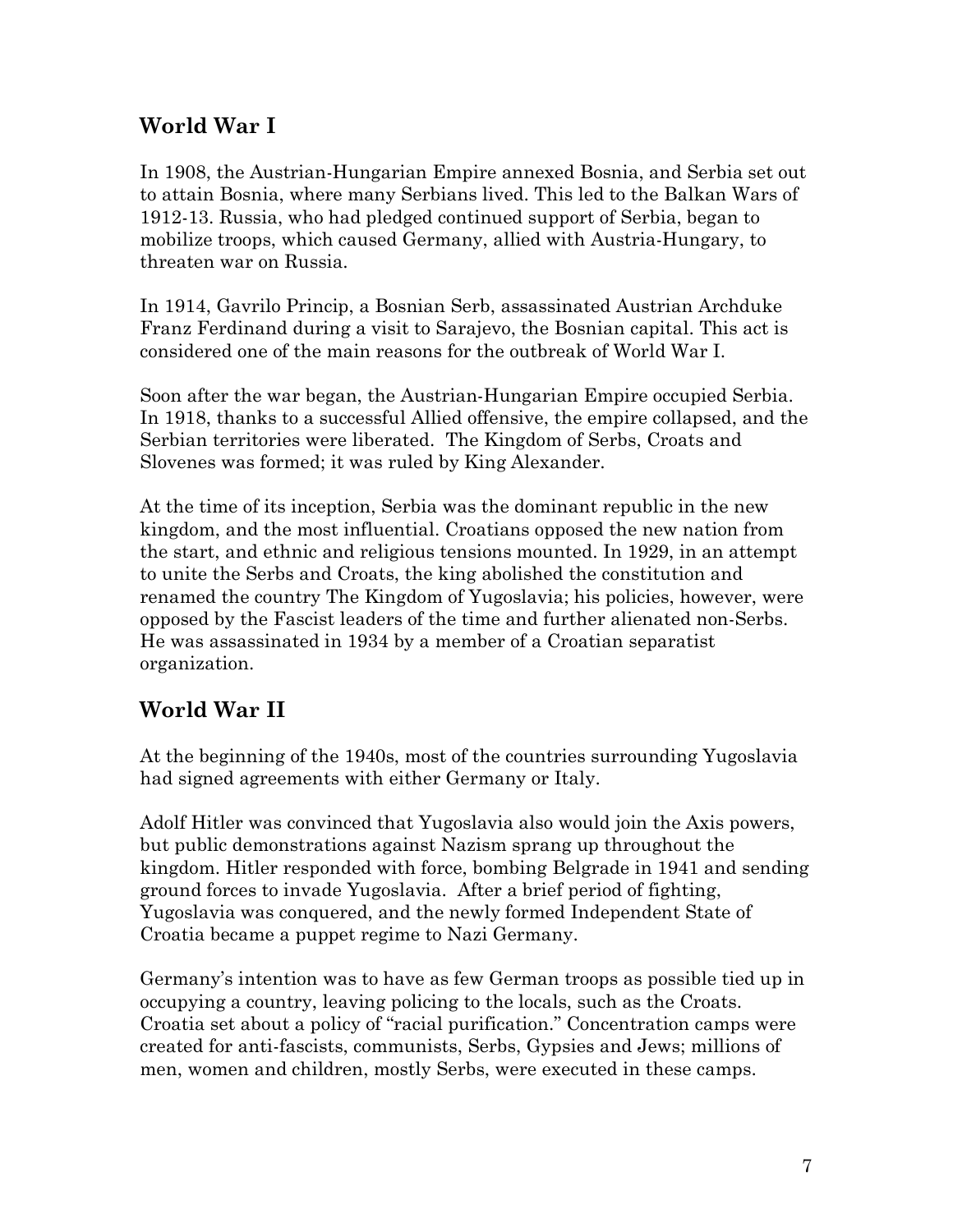During the war, two organizations emerged to resist the Nazis: the Yugoslav Army in the Fatherland, a largely Serbian guerilla army, and the communist Partisans, led by Josip Broz Tito.

In 1944, the Germans had retreated from the Balkans, and much of what had been Yugoslavia had been liberated by Tito's partisans. By the end of the war, the communists had taken control.

On Nov. 29, 1945, the Federative People's Republic of Yugoslavia was established as a communist state; it comprised the area of modern-day Bosnia and Herzegovina, Croatia, Macedonia, Montenegro, Serbia, and Slovenia. Tito, seen as a national hero by the citizens, became the country's prime minister.

Yugoslavia was among the countries that suffered the greatest losses in World War II: 1,700,000 people (10.8 percent of the population) were killed, and national damages were estimated at 9.1 billion dollars according to the prices of the period (over 100 billion dollars by today's prices).

#### **The Tito years**

Josip Broz Tito was born into a peasant family in Kumrovec, Croatia in 1892; his father was Croatian and his mother Slovenian. He was drafted into the Austro-Hungarian army in 1913 and served as a sergeant in WWI, fighting against Serbia. In 1915 he was wounded and captured by the Russians and sent to a work camp, where the prisoners elected him the camp's leader. He was freed in 1917 and participated in communist demonstrations in Saint Petersburg.

He applied for membership in the Soviet Communist Party in 1918, and, upon his return to Croatia in 1920, joined the Communist Party of Yugoslavia. He was the leader of the communist partisans who sought to liberate Yugoslavia from the Nazis during World War II. When the Federative People's Republic of Yugoslavia was created in 1945, he was named prime minister.

Tito solidified his control by purging his government of all non-communists: Tens of thousands who did not support communist ideals, mostly Serbs, were executed.

At first, the country followed a Soviet model, but in 1948 Tito chose to break from the Soviet Union. He was the first socialist leader to successfully defy Joseph Stalin's leadership. As a result, later that year the Yugoslav Communist Party was expelled from Cominform, the European organization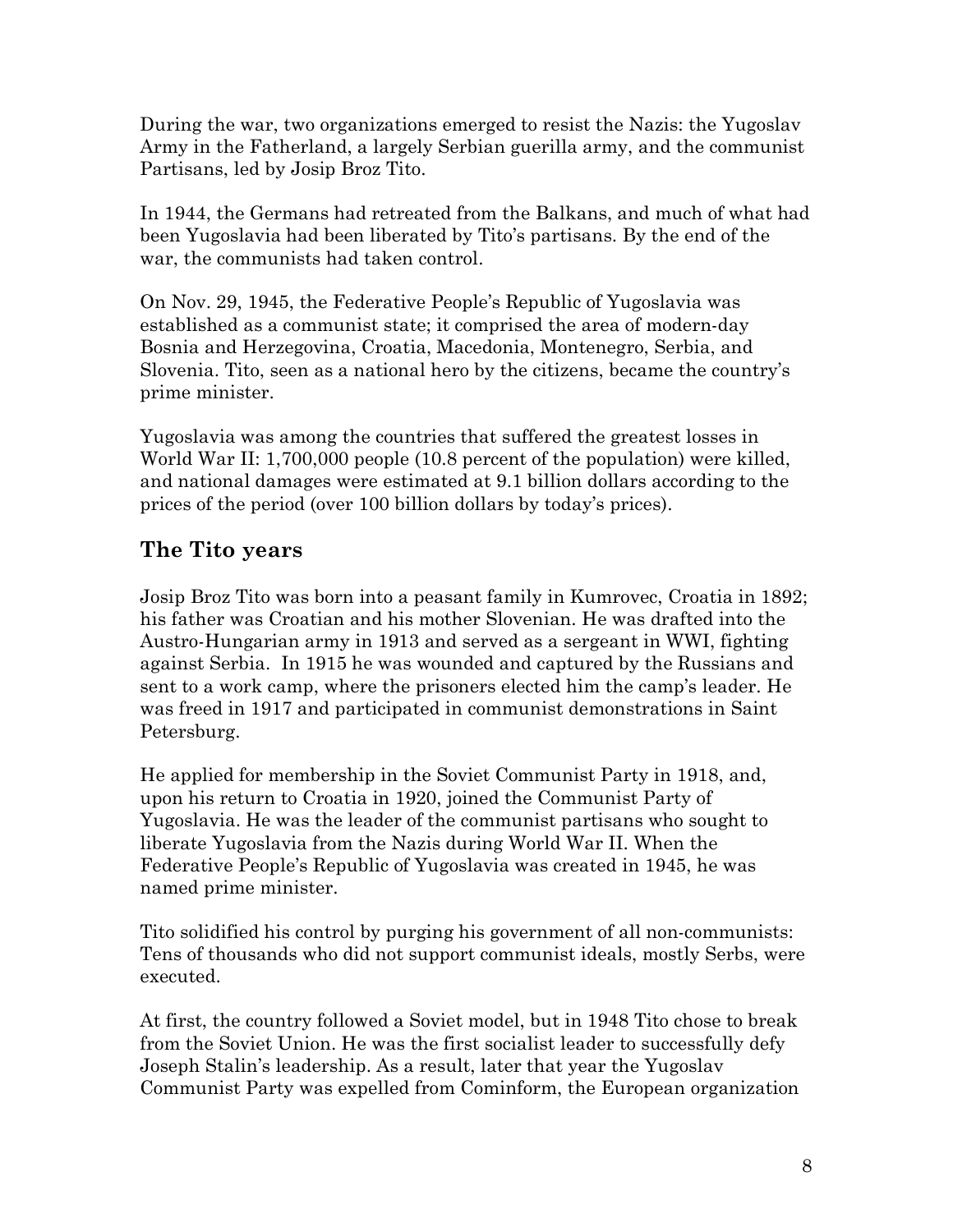of ruling communist parties. This rift with the Soviet Union brought Tito international recognition. He eventually created Titoism, his own brand of socialism.

He wanted to unify the ethnically diverse Yugoslavia; his motto was "brotherhood and unity." Tito's administration united a country that had been severely affected by the war and successfully suppressed the nationalist sentiments of the various ethnic groups in favor of a common Yugoslav goal.

Hugely popular, Tito was elected president in 1953. In the almost 30 years of his presidency, Yugoslavia remained remarkably stable despite being a country with a complex ethnic mix.

Ethnic hostilities, however, weren't mended; Tito simply did not tolerate ethnic nationalism, and outspoken nationalists were arrested or killed.

In 1961, Yugoslavia became a founding member of the Non-Aligned Movement, along with India, Egypt and Indonesia. The movement promoted a policy of neutrality during the Cold War.

In 1963, the country was renamed The Socialist Federal Republic of Yugoslavia, and a new constitution was adopted, giving more power to its six republics, Bosnia, Croatia, Macedonia, Montenegro, Serbia, and Slovenia. Each republic was given a constitution, supreme court, parliament, president and prime minister.

In 1974, the constitution was changed again, naming Tito President for Life. It gave the six republics and the two Serbian provinces of Kosovo and Vojvodina, even more autonomy and voting power: Control of education, health care and housing would be exercised entirely by each republic or province. The republics also were granted the right to declare independence.

Tito's most remarkable achievement while president was being able to maintain unity in an ethnically diverse country with a long history of violence. His death in 1980 marked the beginning of rising ethnic tensions.

#### **From Tito to the present**

The Federation of Yugoslavia continued for almost 10 years after Tito's death with a collective presidency that consisted of representatives from the six republics and the two autonomous provinces within Serbia. In an effort to equalize them, the presidency rotated between the republics and provinces on an annual basis. This gave more power to the smaller republics and the provinces at the expense of the larger ones.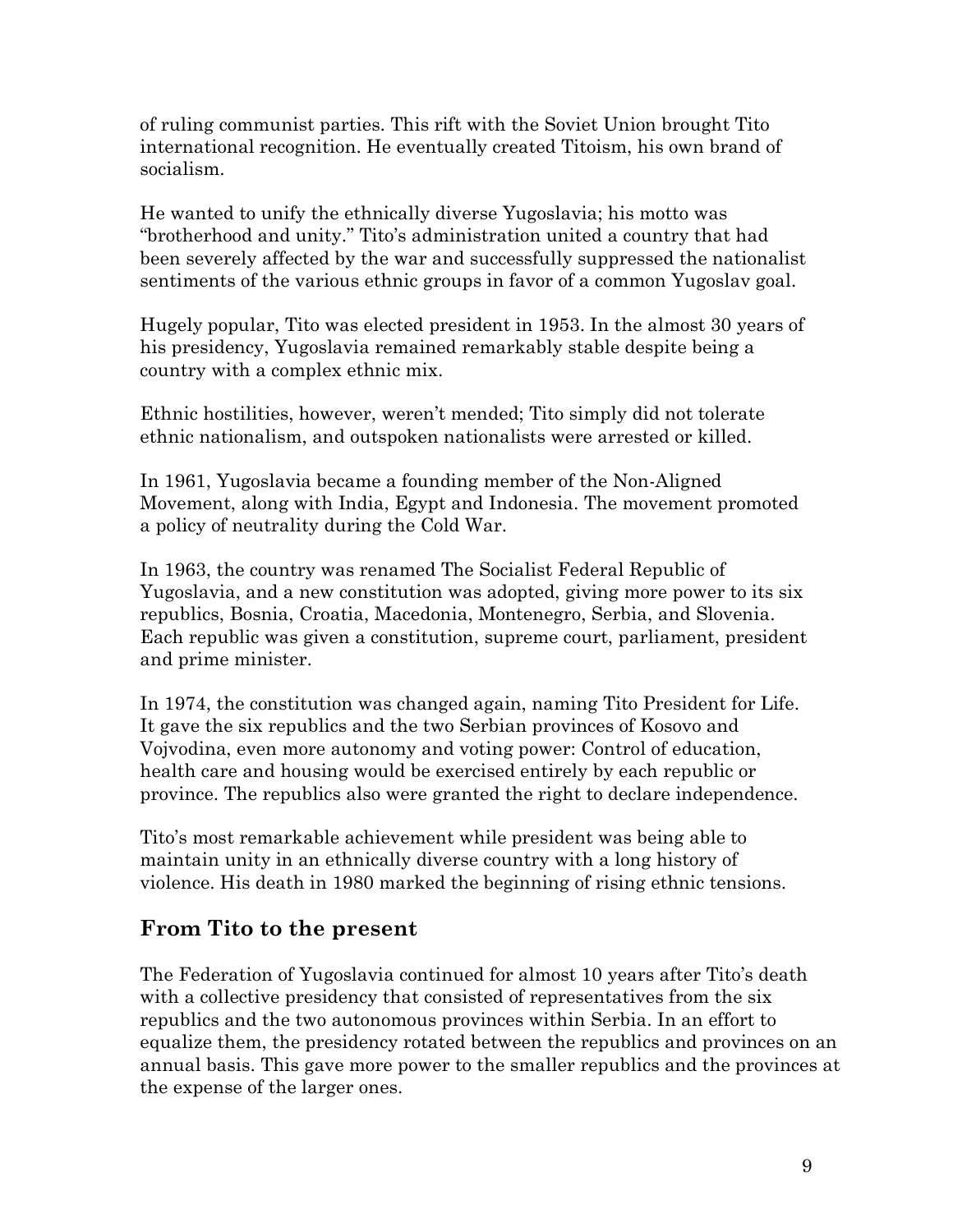Serbia's displeasure toward the independent role assigned its provinces began during Tito's presidency and strengthened after his death.

In 1989, Slobodan Milosevic, a banking official from Belgrade, succeeded in a coup to become president of the Serbian Republic.

His nationalist calls for Serbian domination led to the violent break up of Yugoslavia along ethnic and religious lines.

He cancelled the political autonomy of Kosovo and Vojvodina, which now were to be represented by the Serbian government. (Vojvodina occupied a much more favorable economic and geographic position than Kosovo, and their ethnic Hungarian population was much smaller than the Albanian population of Kosovo.)

Most of the other republics opposed Milosevic's stand on Kosovo, especially Slovenia and Croatia, and they responded by demanding further independence. This prompted Albanians in Kosovo to want separation from Serbia.

In 1991 Slovenia, Croatia, and Macedonia declared independence. With 90 percent of its population ethnic Slovenians, Slovenia was able to break away with only a brief period of fighting. However, Bosnia and Montenegro, the other two republics, had Serbian inhabitants in greater percentages, and Milosevic intended to unite them all in one Serbian republic. (In 1992 the citizens of Montenegro voted to remain with Serbia, and the two republics formed The Federal Republic of Yugoslavia).

As Croatia moved toward independence, Croatian Serbs protested, remembering the Serb persecution in Croatia during World War II; they were backed by the federal Serbian-controlled Army. Croatia responded by evicting most of its Serbian population.

Croats and Serbs engaged in a civil war until a cease-fire was declared in 1992 and the United Nations ordered economic sanctions against Serbia. In 1995, however, in an attempt to reclaim lost land, Croatia waged a military campaign against Serbs living in Croatia. About 200,000 Serbs were forced to leave and the land was regained.

Bosnia was the most ethnically diverse republic: 43 percent Muslim, 31 percent Orthodox and 17 percent Roman Catholic at this time

In 1992, Bosnian Serbs wishing to remain part of Milosevic's "Greater Serbia" declared themselves a separate entity from the rest of Bosnia.

Bosnia found this to be illegal and declared its independence from Yugoslavia later that year.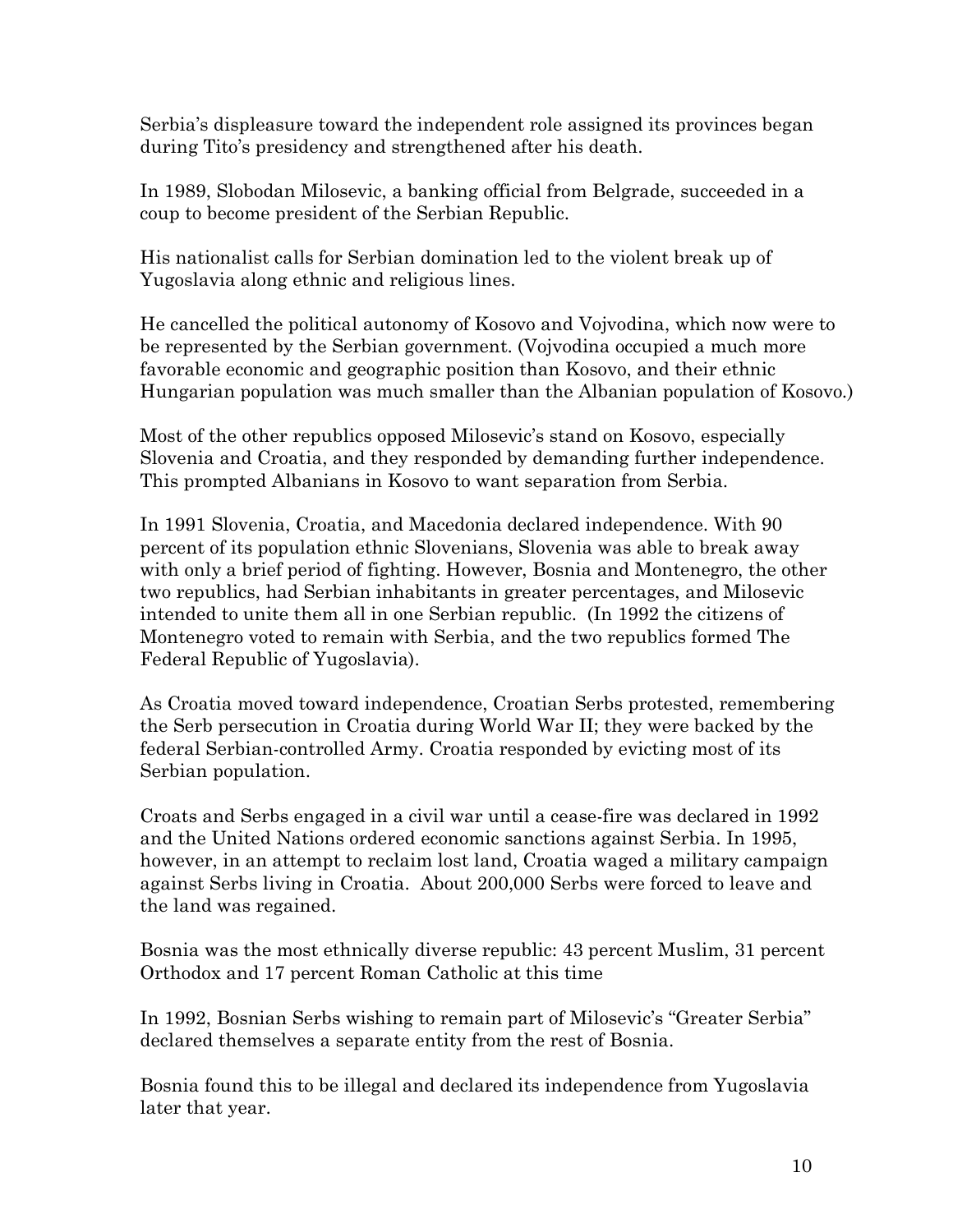The Yugoslav Army, having just finished a year-long conflict in Croatia, now went to war in Bosnia. Much of the republic fell to the Serbs, which began its policy of ethnic cleansing.

It became clear to the United Nations that Serbia's aim was political domination and that this would be achieved by isolating ethnic groups, exterminating them if necessary. When images of starving prisoners in concentration camps came out of Bosnia, the world began to realize the full scope of the genocide.

In November 1995, the U.S.-sponsored peace talks in Dayton, Ohio, resulted in the leaders of Yugoslavia, Croatia and Bosnia and Herzegovina signing a peace treaty, the Dayton Peace Accords, ending the 3½-year war in Bosnia. It was the bloodiest war in Europe since World War II: More than a million people died.

Bosnia was preserved as a single state, but was partitioned into two areas: A Muslim-Croat federation representing 51% of the country's territory and a Serb republic holding the remaining 49%.

In the province of Kosovo, meanwhile, Albanian leaders were leading a peaceful resistance movement against Serbia; when this failed to yield results, an armed resistance emerged in 1997 — the Kosovo Liberation Army (KLA). With the goal of securing independence from Serbia, the KLA began attacking Serbian policemen.

In 1998, Milosevic led a brutal military campaign against the KLA that included executing civilian non-combatants. His campaign against Kosovo led to massacres and the expulsion of ethnic Albanians living in Kosovo. War broke out, and large numbers of Albanians were killed or forced to flee their homes.

These acts prompted NATO to bomb Serbia and Montenegro in 1999 after failed peace talks. The Serbian military was eventually forced to leave Kosovo later that year; since June 1999, the province has been governed by peacekeeping forces from NATO and Russia.

In 2000, uprisings began all across Serbia to bring down Milosevic, and he was forced to step down as president in 2000. Following a warrant for his arrest on charges of abuse of power and corruption, he surrendered to Yugoslav security forces in 2001. He was charged at The Hague for genocide in Bosnia and war crimes in Croatia and Kosovo — the first head of state to face an international war-crimes court. He died in 2006 before the end of his trial.

Yugoslavia was officially terminated as a country when Serbia and Montenegro, its two remaining republics, declared their independence in 2006.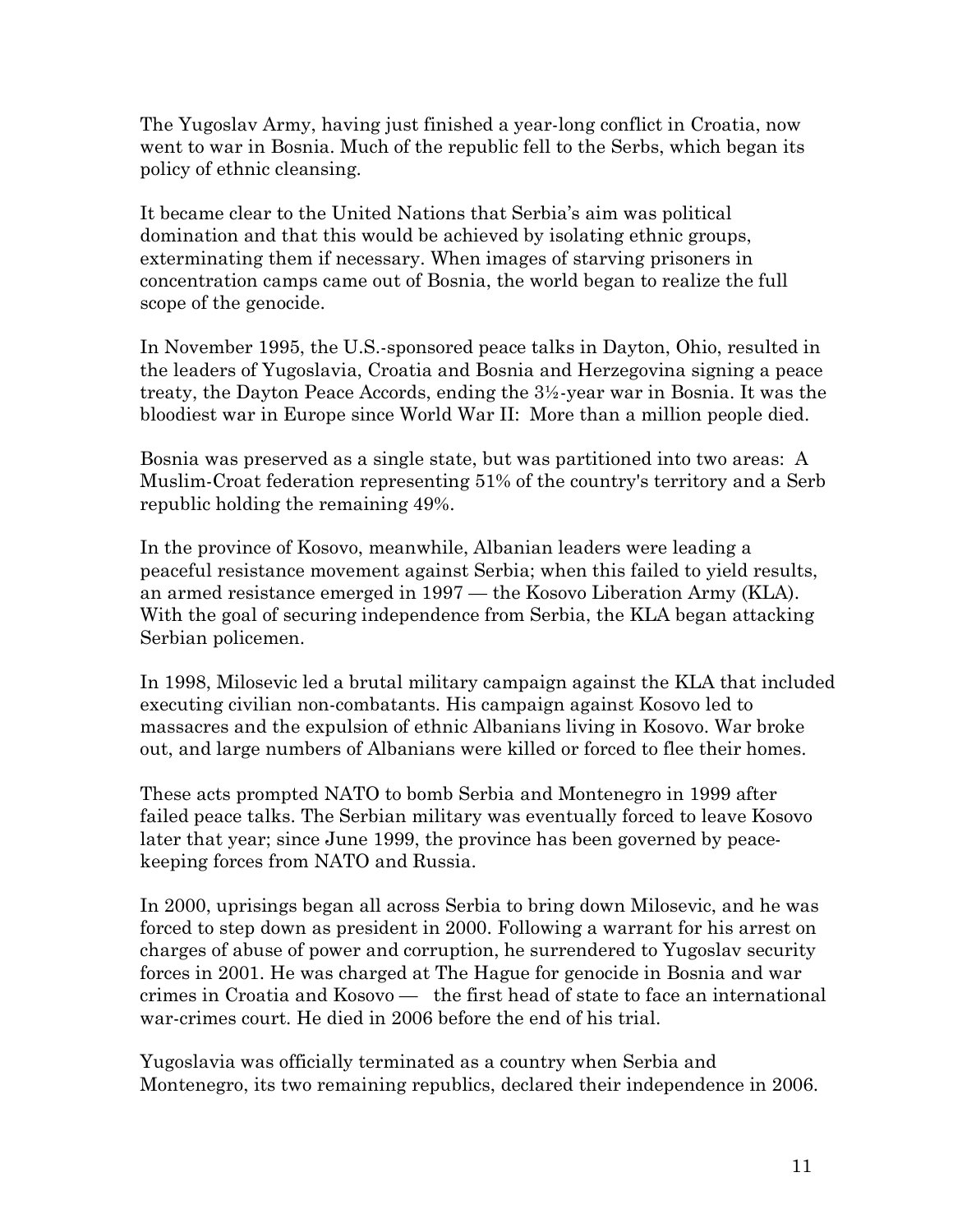### **About Nikola Tesla**

Nikola Tesla was born at the stroke of midnight during an electrical storm, July 10, 1856. His parents, who were Serbs, lived in Smiljan, a village in the province of Lika, Croatia, which was part of the Austria-Hungarian Empire. His father was a Serbian Orthodox priest; his mother, though illiterate, was an inventor of household gadgets to help in her housework.

Tesla started inventing at age 4, creating a paddle-less water wheel out of a crude disc and a twig.

He studied engineering at the Technical University of Graz, Austria, and the University of Prague, but it was his fascination with electricity that drew him to his first job in 1881: an electrical engineer for the American Telephone Company in Budapest.

During this time, Tesla developed plans for an alternating-current (AC) induction motor that converted electrical power to mechanical power.

In 1882 he took a job with the Continental Edison Company in Paris. He continued working on his induction motor after hours. Finding little interest in his radical device in Europe, he moved to New York with only 4 cents in his pocket and went to work for Thomas Alva Edison.

Noting Tesla's aptitude, Edison challenged him to improve upon his own direct current (DC) electricity model — for a \$50,000 bonus.

Tesla believed the secret lay in alternating current, which changes direction 50 or 60 times per second, allowing it to travel over long distances. Edison's DC model was weak and required power stations to be placed every two miles.

Upon presenting his AC model to Edison, Edison acknowledged the improvement, but refused to give Tesla the \$50,000. When he asked for it, Edison replied, "Tesla, you don't understand our American humor." Outraged, Tesla left Edison's company to start his own, where he would produce motors and generators for his alternating current.

Tesla garnered 40 patents for his inventions using AC power, and in 1888 he presented them in his first lecture, "A new system of motors and transformers of alternate currents."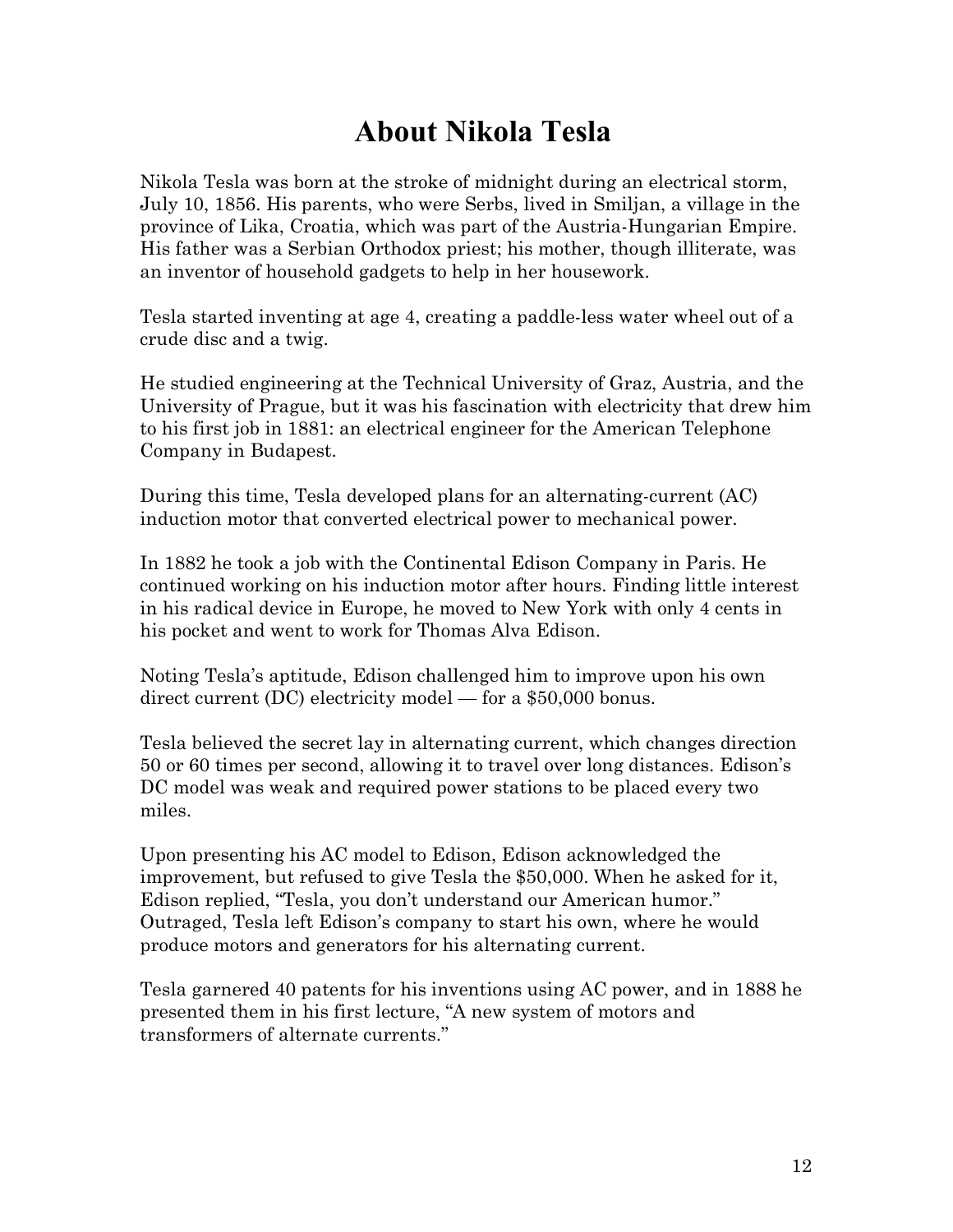After seeing the presentation, George Westinghouse, an inventor and industrialist, bought all Tesla's patents, believing AC power was the future of electricity.

In an effort to discredit Tesla, Edison spoke openly about the dangers of AC, at times publicly electrocuting cats and dogs to show the power of Tesla's current.

In 1893, Tesla and The Westinghouse Co. were commissioned to light the World's Columbian Exposition in Chicago, enabling them to show the world the wonder of AC power. Tesla's final victory for AC was won in 1895 with his design for the first hydroelectric power plant at Niagara Falls. He was then acknowledged by the world to be a hero, and the battle over electricity had been won.

AC still powers the world.

Tesla continued to make important discoveries with wireless electricity in Colorado Springs, where he built a laboratory in 1899. There, he created a powerful Tesla coil, which threw sparks that could be seen 10 miles away and transmitted electricity that lit 200 lights 25 miles away, without the use of wires. He also reported that, in discovering terrestrial stationary waves, he had received radio signals from another planet.

Pursuing his vision of world-wide wireless electricity, in 1901 he began constructing a tower on Long Island to transmit power without wires anywhere in the world. He envisioned being able to send communications and to power industries and transportations.

J.P. Morgan, the chief investor, eventually pulled his funds when he realized the power would be free, saying, "If anyone can draw on the power, where do we put the meter?" The transmitting tower was never completed.

Tesla, who received several honorary degrees during his life, eventually held 700 patents. He is credited with the invention of the fluorescent light, laser beam, wireless communications, remote control, robotics and vertical take-off aircraft. Tesla's coil was used in the experimentation of X-rays, electrotherapy and wireless electric transmission; today, it is used in radio and television sets. Tesla was the first to demonstrate radio, although the inventor Guglielmo Marconi was later credited with the invention.

Tesla died in New York City on January 7, 1943.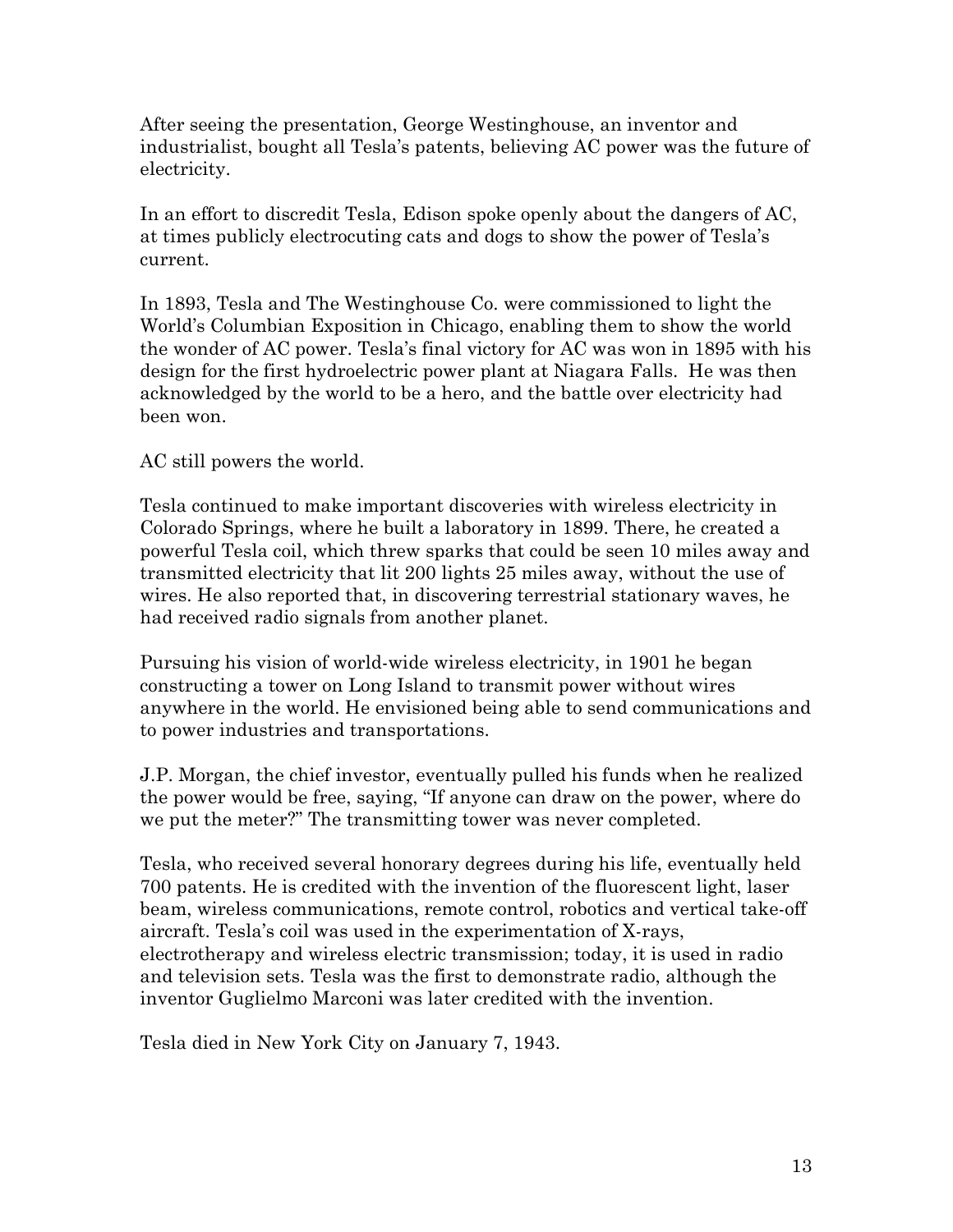### **Nikola Tesla Timeline**

- 1856 Nikola Tesla is born during an electrical storm, July 10, 1856, to Serbian parents in Croatia.
- 1875 Tesla begins technical schooling in Graz, Austria. In his sophomore year, his father dies, and he is forced to drop out of school due to lack of funds.
- 1881 Tesla begins working for the American Telephone Company in Budapest and develops plans for an induction motor that converts electrical power to mechanical power. He also suffers a nervous breakdown.
- 1882 Tesla conceives his alternating current (AC) induction motor. He also begins working for the Continental Edison Company in Paris, France.
- 1884 Tesla immigrates to the United States with 4 cents in his pocket and lives in New York City. He begins working for Thomas Alva Edison, who challenges him to improve Edison's direct current (DC) electricity model.
- 1885 Tesla quits working for Edison after he is cheated out of promised compensation and starts his own company.
- 1887 Tesla builds the first AC Induction Motor.
- 1888 Inventor and businessman George Westinghouse buys Tesla's 40 patents for AC motors and transformers for \$60,000.
- 1891 Tesla becomes a U.S. citizen and builds an experimental laboratory in New York City. He invents the Tesla Coil.
- 1893 Tesla demonstrates a wireless transmitter/receiver system in St. Louis, two years before Guglielmo Marconi's first demonstration.
- 1893 Westinghouse and Tesla provide AC power to light the World's Columbian Exposition in Chicago.
- 1895 A fire destroys Tesla's laboratory, ruining the work of half a lifetime.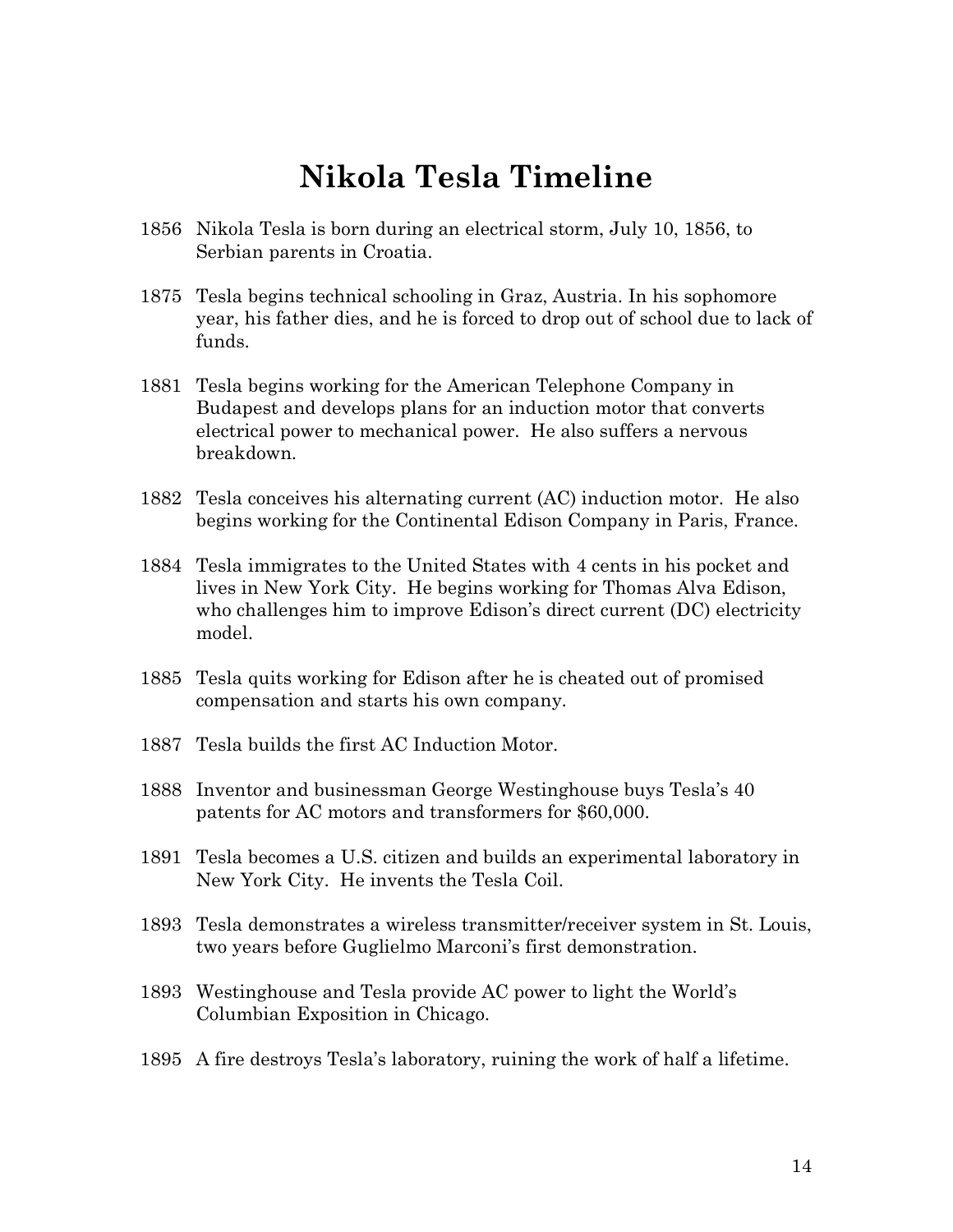- 1896 Tesla harnesses the power of Niagara Falls and provides AC power to Buffalo, N.Y., via his high-voltage polyphase system.
- 1897 Tesla files for a patent for the invention of the basic radio. The patent is awarded in 1900.
- 1898 Tesla demonstrates a remote-controlled boat in Madison Square Garden.
- 1899 Tesla begins testing wireless electricity in his Colorado Springs Research Lab.
- 1901 Tesla begins constructing a transmitting tower on Long Island to transmit wireless electric power anywhere in the world. It is funded by J.P. Morgan.
- 1903 Morgan refuses to provide additional funding for the tower after learning there would be no profit in wireless power transmission, and it was never completed.
- 1904 The U.S. Patent Office reverses itself and gives Marconi the patent for the invention of radio.
- 1907 Tesla agrees to release Westinghouse from paying him royalties. He sells his rights to Westinghouse for \$216,000; they were worth more than \$12 million.
- 1916 Tesla declares bankruptcy.
- 1917 Tesla receives the Edison Medal, the most prestigious honor bestowed upon an engineer.
- 1928 Tesla receives his last patent at age 72 for the "Apparatus for Aerial Transportation" (for a vertical take-off aircraft, similar to a helicopter).
- 1931 Tesla appears on the cover of Time Magazine and receives congratulations from more than 70 pioneers in science and engineering including Albert Einstein.
- 1943 Tesla dies penniless in a New York hotel on January 7. The FBI seizes Tesla's papers and possessions. These were eventually inherited by Tesla's nephew, Sava Kosanovic, and are now housed in the Nikola Tesla Museum in Belgrade, Serbia.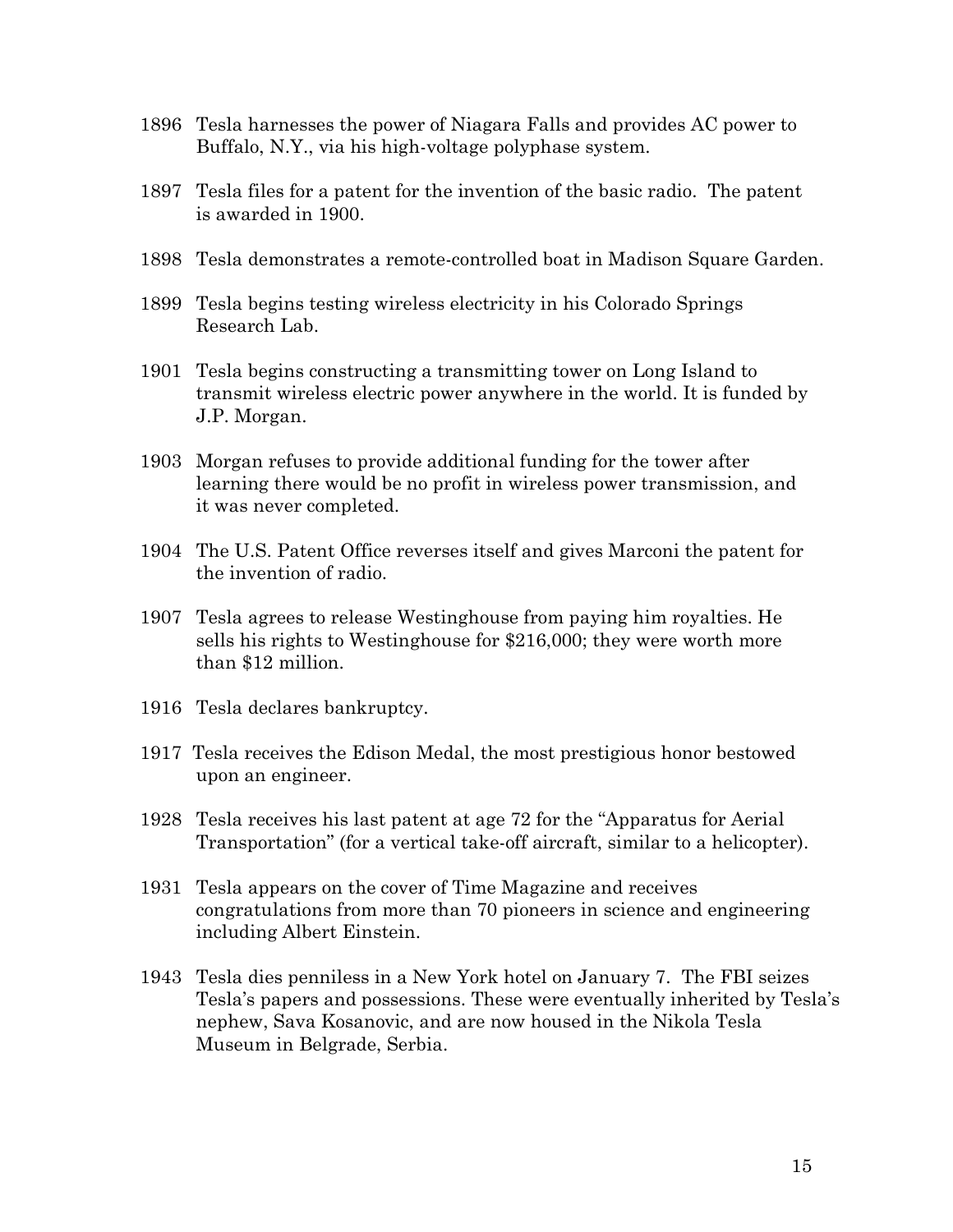# **Tesla's Personality**

### **As a Child**

Tesla started inventing as a young boy. He designed a paddle-less water wheel at age 4. He also powered a windmill-like structure by gluing live June bugs to it; as the bugs tried to fly away, they made the wheel spin.

Tesla was continuously ill as a child. He had a peculiar affliction in which blinding flashes of light would appear before his eyes, accompanied by hallucinations. By his teens, he had taught himself to stop the flashes except when he was stressed. After high school, Tesla almost died from cholera, and a few years later suffered from an unknown illness that seemed to make his senses of sight and sound remarkably acute.

#### **Characteristics**

Tesla was very tall: 6 feet 6 inches.

Tesla needed very little sleep, only 2 or 3 hours a night.

He suffered from hallucinations and night tremors.

In his final years he became highly sensitive to light and sound.

He was soft-spoken and private by nature.

Tesla spoke eight languages: Serbo-Croatian, Czech, English, French, German, Hungarian, Italian and Latin.

Tesla had a photographic memory that allowed him to visualize inventions in his mind, down to the finest detail, and execute them without blueprints, notes or models.

### **Lifestyle**

Tesla never married or had a romantic relationship, despite many advances from women. He claimed his celibacy helped him develop his inventions.

He became a vegetarian and argued that plant food helped his mental performance.

Tesla had very few friends. Mark Twain, though, became a close friend and often would visit him in his lab.

He never owned a home in America; he chose to live in hotels.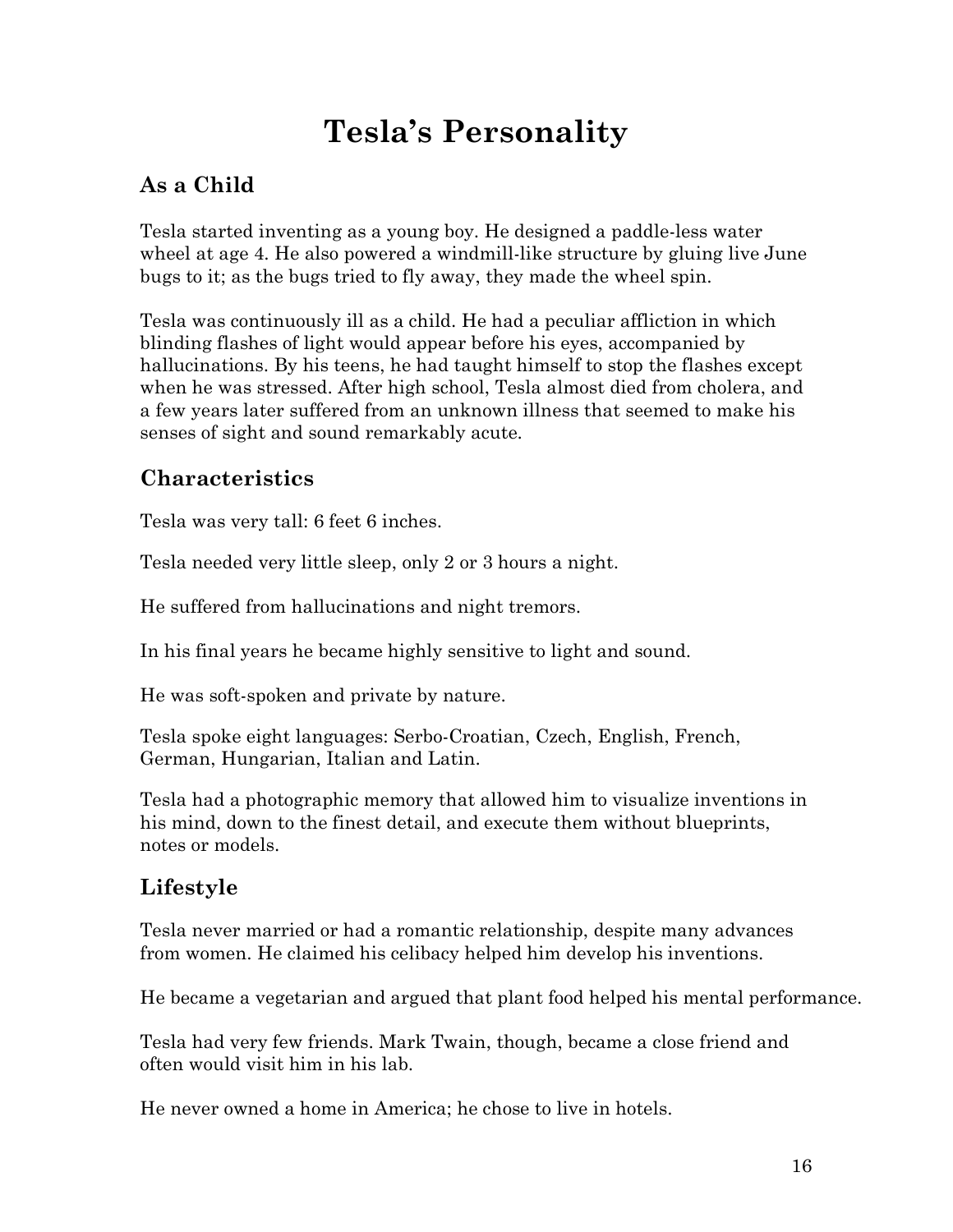### **Preferences**

Tesla was a proponent of self-imposed selective breeding, believing that those who were unfit to breed should be sterilized.

He supported women's rights and thought the female gender would be dominant in the future.

He always dressed formally in top hat, coat, and white gloves and was quick to criticize the clothing of others.

He liked pigeons and would feed them in Central Park. He would take wounded birds home to heal them.

#### **Aversions**

He had a fear of germs, dirt and disease, and was a compulsive hand-washer.

He disliked touching hair other than his own.

He disliked touching round objects.

He disliked overweight people and fired a secretary once for being too fat.

He was repulsed by jewelry on women, especially pearl earrings.

### **Quirks**

He counted his steps as he walked.

He would calculate the cubic contents of his meals before eating.

He preferred numbers divisible by three and only stayed in hotel rooms divisible by three. He lived his last 10 years in the Hotel New Yorker on the 33rd floor, room 3327.

To avoid shaking hands, he would tell people he had injured his hands in a lab accident.

Tesla believed extraterrestrials had contacted him in Colorado Springs.

In his last years, Tesla would only be interviewed or make public appearances on his birthday, July, 10.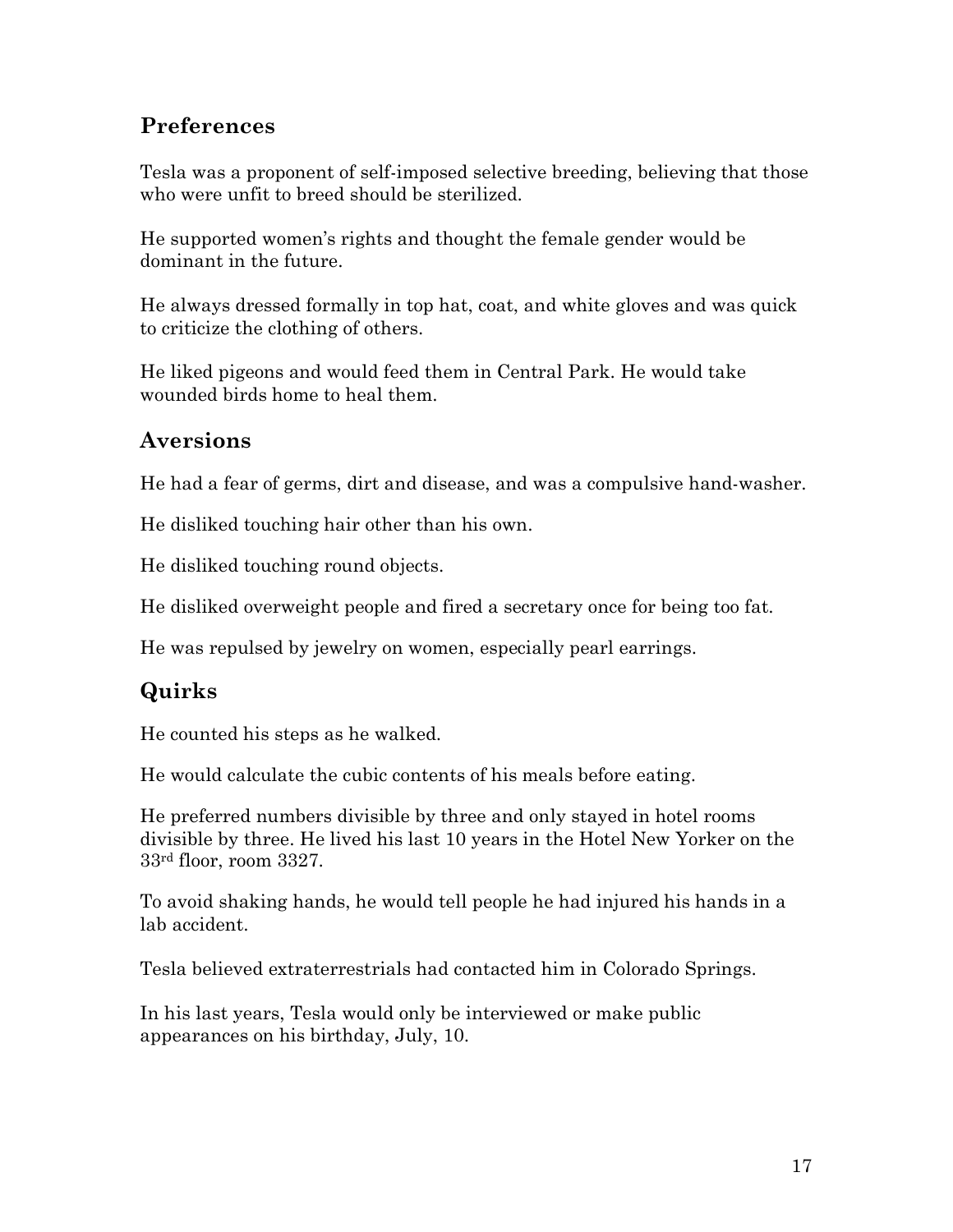### **Quotes**

"Science is but a perversion of itself unless it has as its ultimate goal the betterment of humanity."

"I am equally proud of my Serbian origin and my Croatian fatherland."

"… the idea occurred to me like a flash of lightning and in a second the truth revealed itself. With a stick I drew in the sand the diagrams ..."

"My method is different. I do not rush into actual work. When I get a new idea, I start at once building it up in my imagination, and make improvements and operate the device in my mind. When I have gone so far as to embody everything in my invention, every possible improvement I can think of, and when I see no fault anywhere, I put into concrete form the final product of my brain."

"I do not think there is any thrill that can go through the human heart like that felt by the inventor as he sees some creation of the brain unfolding to success. ... Such emotions make a man forget food, sleep, friends, love, everything."

"The only method compatible with our notions of civilization and the race is to prevent the breeding of the unfit by sterilization and the deliberate guidance of the mating instinct. … The trend of opinion among eugenists is that we must make marriage more difficult. … A century from now it will no more occur to a normal person to mate with a person eugenically unfit than to marry a habitual criminal."

# **Nikola Tesla, inventor**

### **Radio**

While a young Italian inventor named Guglielmo Marconi is often credited with the invention of transmitting radio waves, it was Nikola Tesla who first received radio signals in 1893. Tesla was also the first to garner the patent for basic radio applications in 1900.

At this time, Marconi was experimenting with wireless telegraph in England and attempting to receive his own radio patents in the U.S. They were all denied. In 1901 Marconi became the first person to transmit a signal across the Atlantic Ocean without a telegraph wire; he became a sensation.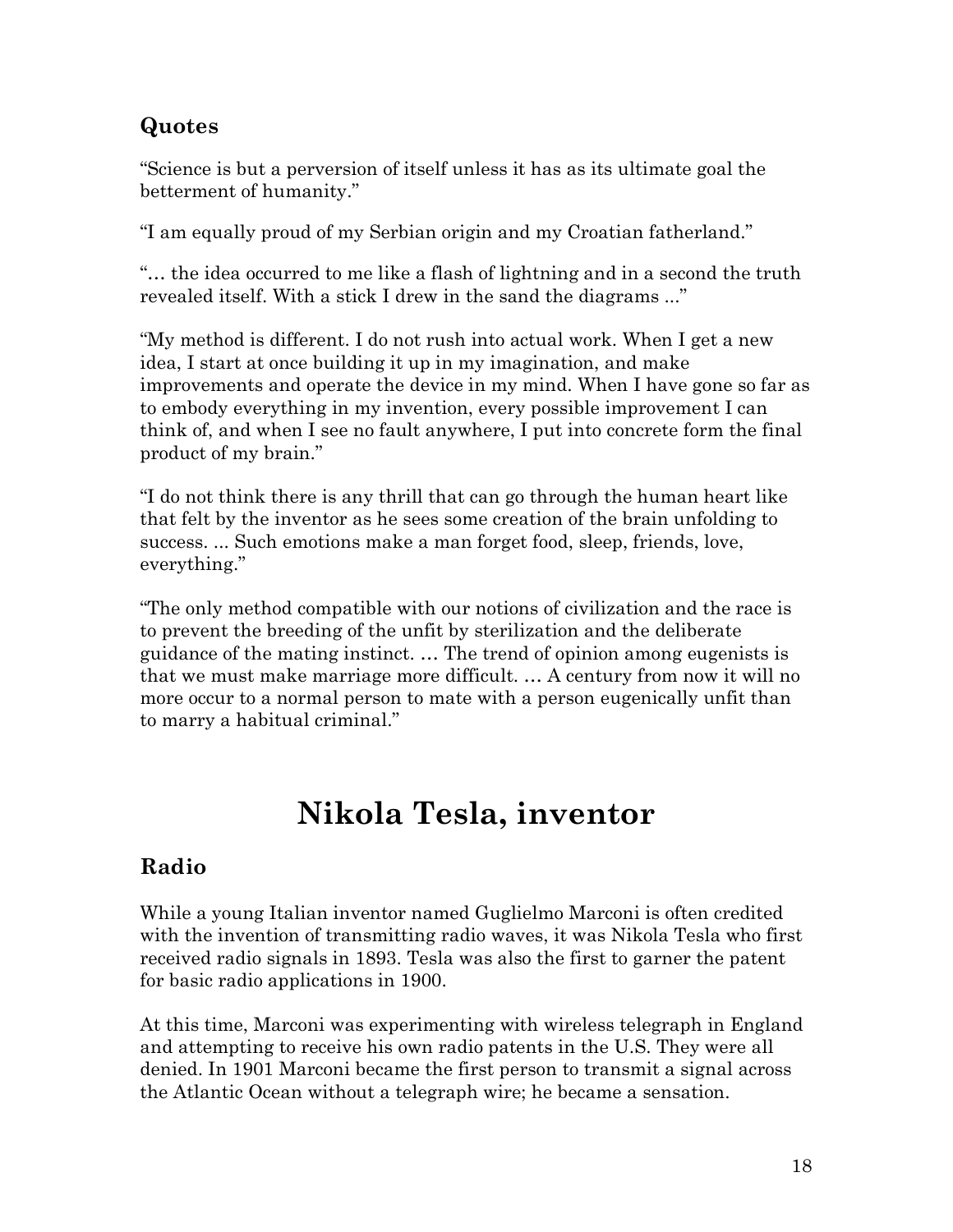In 1904, the U.S. Patent Office surprisingly reversed its decision and gave Marconi the patent for the invention of radio. Although never proved, a factor for the decision may have been the financial backing Marconi was receiving in the United States.

It wasn't until 1943 that the U.S. Supreme Court upheld Tesla's radio patent —Tesla died a few months before this happened. The court had a selfish reason for its ruling: The Marconi Co. was suing the United States government for use of its patents in World War I. The court simply avoided the action by restoring Tesla's patent.

### **Remote-Controlled Robotics**

In 1898, in New York City's recently completed Madison Square Garden, Tesla demonstrated the world's first radio-controlled vessel. He managed to maneuver a small, iron-hulled boat on an indoor pond by transmitting radio waves from his command post to the boat's antenna.

To the people gathered, the boat appeared to have a mind of its own as it changed directions in the water. They became dumbfounded when someone in the crowd asked the boat, "What is the cube root of 64?", and the boat's lights flashed four times.

Tesla was accused of concealing a small person within the boat or controlling the boat with his mind.

Tesla's device was the birth of robotics. The invention, however, was so far ahead of its time that those who observed it could not imagine its potential.

#### **Other Tesla inventions or developments**

- Alternating current induction motor
- Bladeless turbine and pump
- Charged particle-beam devices
- Disinfectant treatment of water with ozone
- Fluorescent lighting
- Hydroelectric generator
- Lightning protection devices
- Loudspeaker
- Microwaves
- Ozone generation apparatus
- Polyphase electric power
- Radar
- Radio
- Rotating magnetic field devices
- Tesla Coil
- Vacuum tubes
- Vertical take-off aircraft
- Wireless electric power transmission concepts
- Wireless remote control
- X-ray radiation devices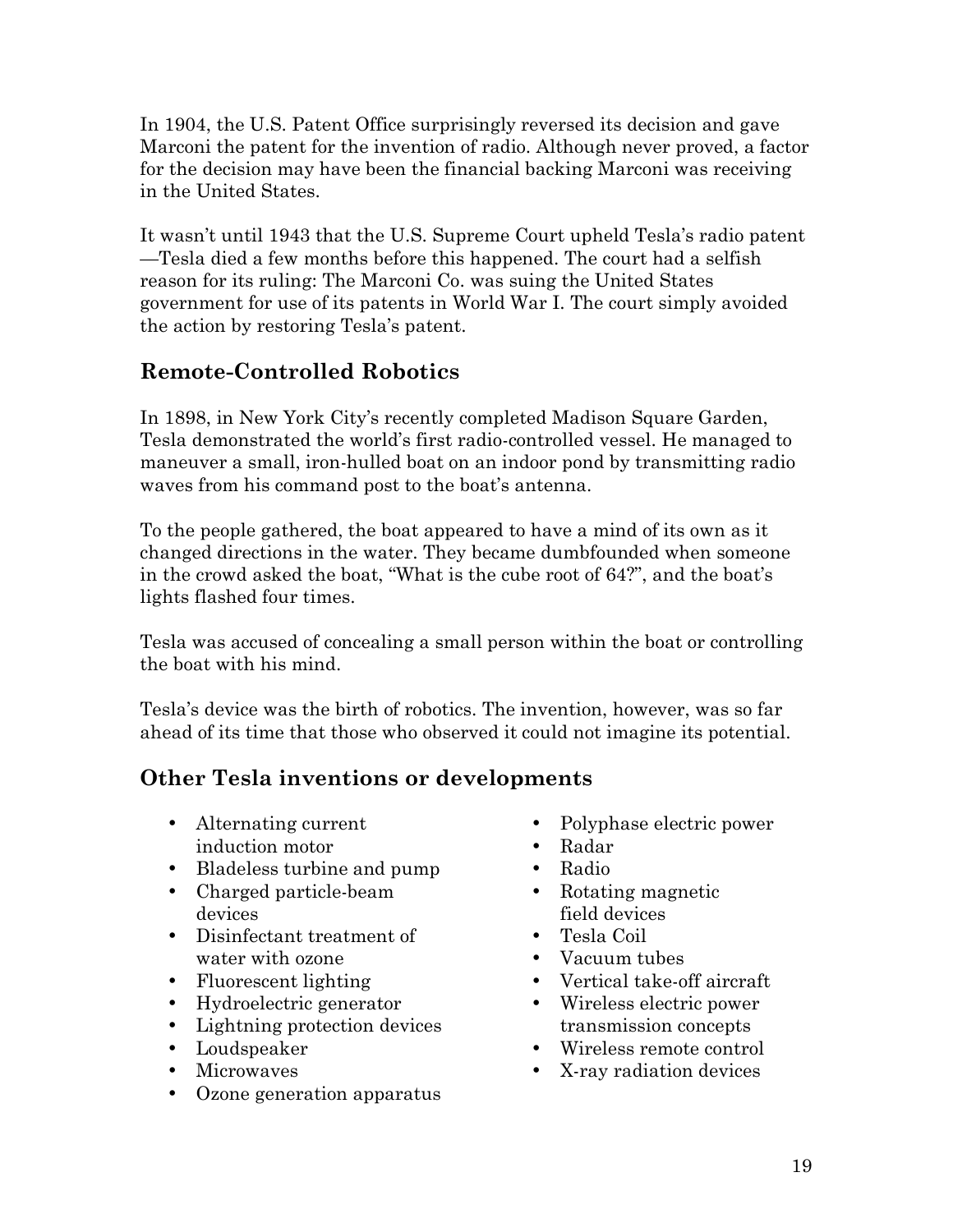# **War of Currents**

Nikola Tesla and Thomas Alva Edison were two very different inventors. Tesla relied on moments of inspiration, perceiving the invention in his brain in detail before moving to the construction stage; Edison used trial and error and described invention as 5 percent inspiration and 95 percent perspiration. Tesla had a formal education; Edison was self-taught. And Tesla, unlike Edison, was a mathematician.

Edison undervalued Tesla as an employee, saying, "Tesla's ideas are splendid, but they are utterly impractical." He also disliked Tesla's everyday formal dress of morning coat, spats gloves and top hat.

By the time Tesla moved to the United States in 1884 and began working in Edison's lab, Edison already had earned a name for himself, having invented the light bulb and introduced electricity to New York in the 1870s.

Edison's direct current (DC) power plants had been built all along the East Coast. His lamps, however, were weak and a DC power station had to be built every two miles. Also, the exposed wires could become dangerous — the residents of Brooklyn became so accustomed to dodging shocks from electric trolley tracks that their baseball team was called the Brooklyn Dodgers. In spite of the perils, wealthy New Yorkers rushed to have their homes wired, and, before long, Edison had a monopoly on the distribution of electricity.

Tesla saw the inefficiency of Edison's direct current, which flows continuously in one direction. He believed the secret lay in the use of alternating current where electrical currents change direction 50 or 60 times per second and are able to distribute power over hundreds of miles.

Bad feelings erupted between the men when Tesla was cheated by Edison out of promised compensation, prompting him to leave Edison's employment.

After leaving Edison, Tesla developed generators, motors and transformers for his AC system and held 40 U.S. patents by 1887. George Westinghouse, the Pittsburgh inventor and industrialist, had been one of AC's early advocates, and after witnessing the efficacy of its power, he purchased Tesla's patents for \$60,000 to begin development of AC systems across the country. Westinghouse made Tesla a consultant and agreed to pay him \$2.50 for every horsepower sold.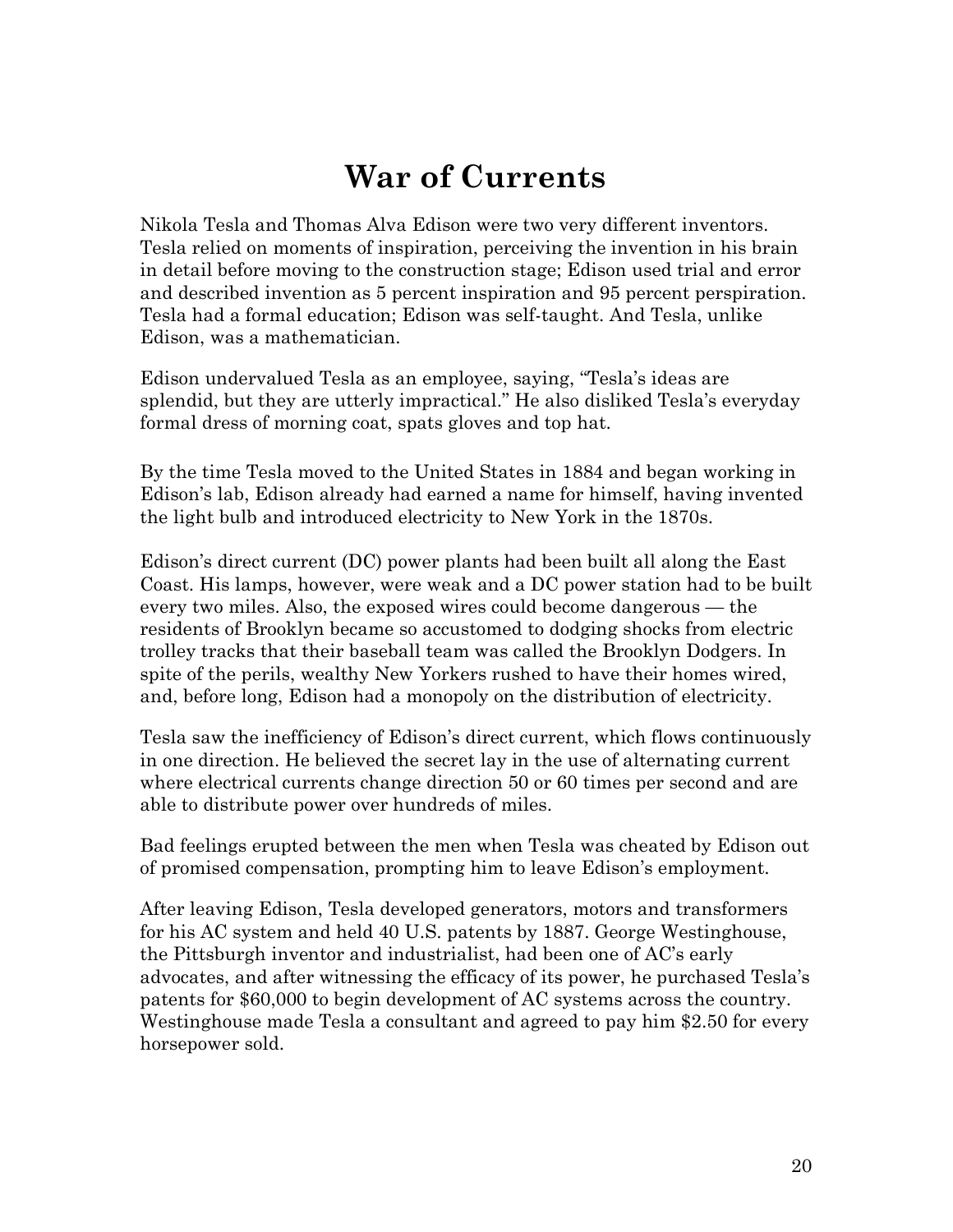Edison, who had most of his money invested in his DC system, fought the AC system. He used scare tactics to convince the public that its high voltage was too dangerous to use in cities. In New Jersey, Edison paid schoolboys 25 cents to kidnap dogs and other small animals, which he used in a series of live demonstrations. He would tie the animal to a large metal slab, and publicly electrocute it. He eventually moved on to electrocuting cattle, horses and an elephant.

The ultimate demonstration was to show that AC could kill humans. Although Edison opposed capital punishment, he convinced New York to switch from hanging condemned inmates to electrocuting them. He argued that this method was more humane. When the electric chair was first used in 1890, the technicians on hand misjudged the voltage, and the first jolt of electricity only left the man badly injured. The procedure had to be repeated. Westinghouse commented: "They would have done better using an axe." This technique of execution by electrocution was later dubbed "Westinghousing."

Despite the negative publicity created by Edison, the advantages of AC were undeniable. In 1893, Tesla was able to demonstrate the wonder of AC electricity when he and Westinghouse were commissioned to light the World's Columbian Exposition in Chicago. Opening night, 100,000 lamps were illuminated across the fairgrounds. Tesla also proved the safety of AC by passing high-frequency AC through his body to power light bulbs. He also shot large lightning bolts into the crowd without harming anyone. The world finally was witnessing the power of AC electricity.

Tesla's final victory was his design for the first hydroelectric power plant at Niagara Falls. In 1896, he sent power from the Falls to Buffalo, N.Y., and within a few years the power lines were electrifying New York City. The achievement was covered widely in the world press, and Tesla was praised as a hero and his AC system became the standard power in the 20th Century.

Soon, the Edison DC systems were converting to alternating current. Tesla's AC system still powers the world today.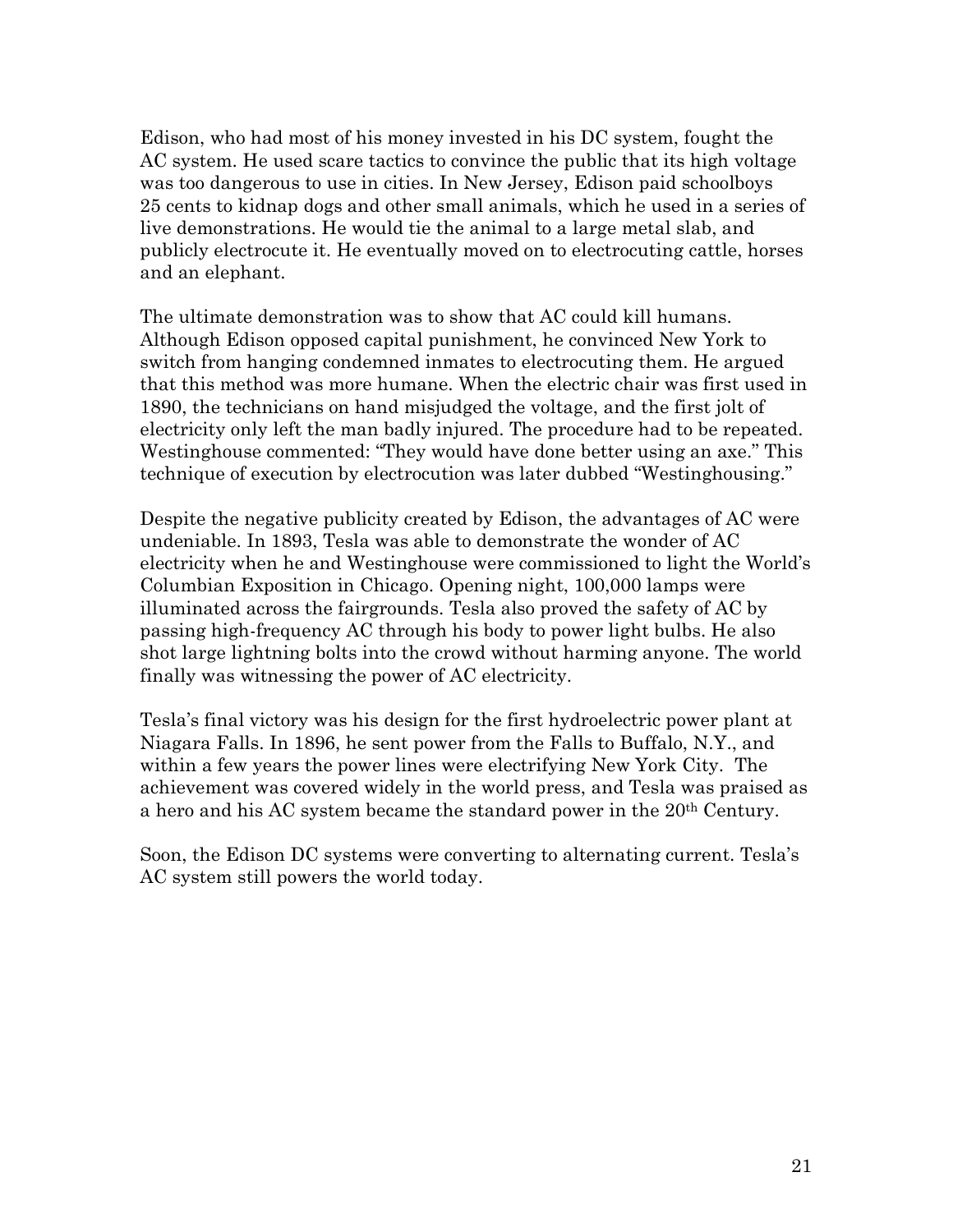# **"Fragments of Olympian Gossip" By Nikola Tesla**

While listening on my cosmic phone I caught words from the Olympus blown. A newcomer was shown around; That much I could guess, aided by sound. "There's Archimedes with his lever Still busy on problems as ever. Says: matter and force are transmutable And wrong the laws you thought immutable." "Below, on Earth, they work at full blast And news are coming in thick and fast. The latest tells of a cosmic gun. To be pelted is very poor fun. We are wary with so much at stake, Those beggars are a pest — no mistake." "Too bad, Sir Isaac, they dimmed your renown And turned your great science upside down. Now a long haired crank, Einstein by name, Puts on your high teaching all the blame. Says: matter and force are transmutable And wrong the laws you thought immutable." "I am much too ignorant, my son, For grasping schemes so finely spun. My followers are of stronger mind And I am content to stay behind, Perhaps I failed, but I did my best, These masters of mine may do the rest. Come, Kelvin, I have finished my cup. When is your friend Tesla coming up." "Oh, quoth Kelvin, he is always late, It would be useless to remonstrate." Then silence — shuffle of soft slippered feet— I knock and — the bedlam of the street.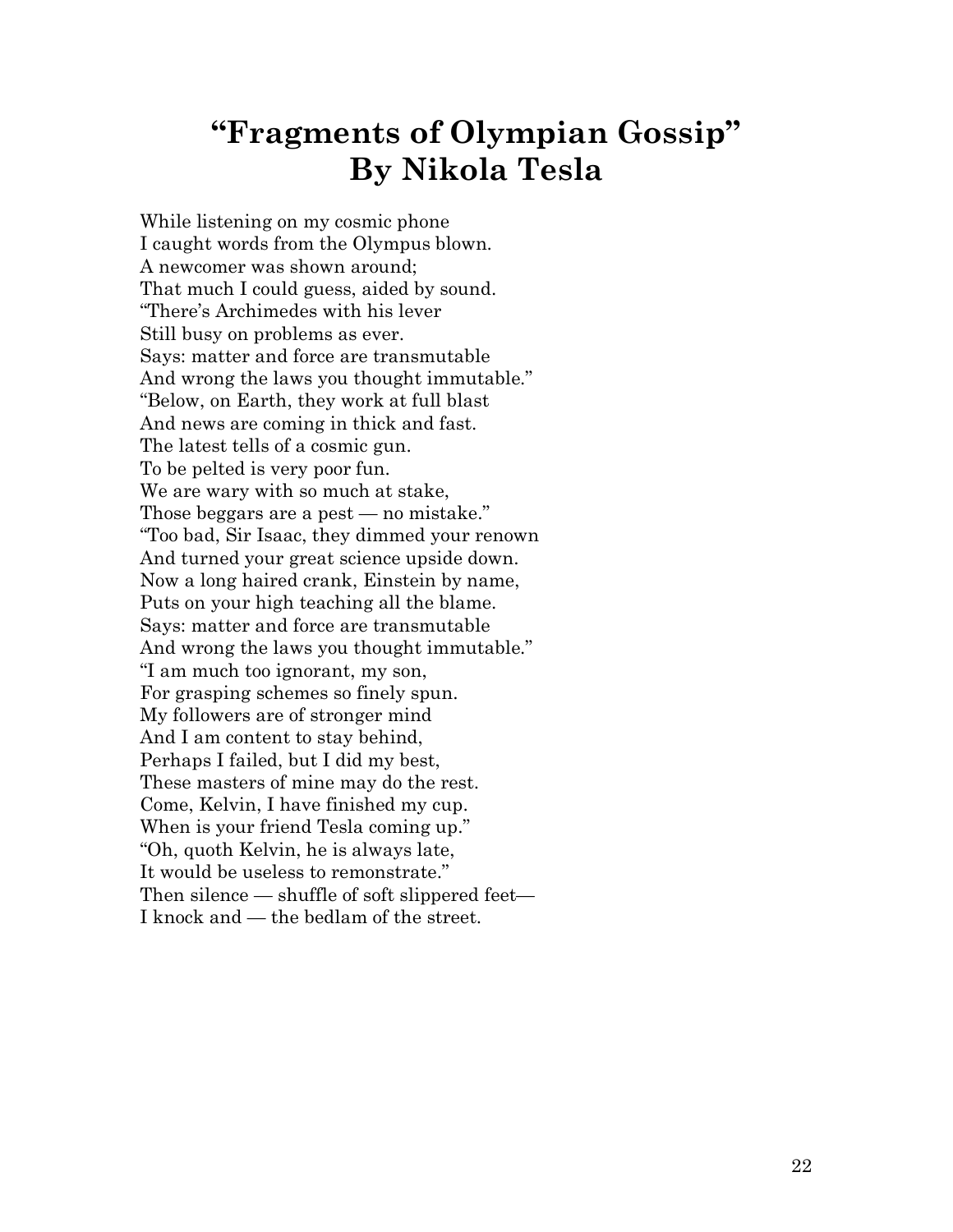### **"IN TESLA'S LABORATORY"**

Here in the dark what ghostly figures press! – No phantom of the Past, or grim or sad; No wailing spirit of woe; no specter, clad In white and wandering cloud, whose dumb distress Is that its crime it never may confess; No shape from the strewn sea; nor they that add

The link of Life and Death, – the tearless mad, That live nor die in dreary nothingness:

But blessed spirits to be born – Thoughts to unlock the fettering chains of Things; The Better Time; the Universal God. Their smile is like the joyous break of morn; How fair, how near, how wistfully they brood! Listen! that murmur is of angels' wings

— *Robert Underwood Johnson, a close friend of Tesla*

### **For Further Study**

#### **Websites**

NIKOLA TESLA: http://www.tesla-museum.org www.teslasociety.com http://www.bibliotecapleyades.net www.lucidcafe.com http://www.pbs.org http://www.croatiareport.com/teslamuzej

#### YUGOSLAVIA:

http://news.bbc.co.uk/ http://www.beograd.org http://www.state.gov http://www.kosovo.net http://www.titoville.com https://www.cia.gov http://www.ppu.org. http://ctct.essortment.com http://www.slobodan-milosevic.org